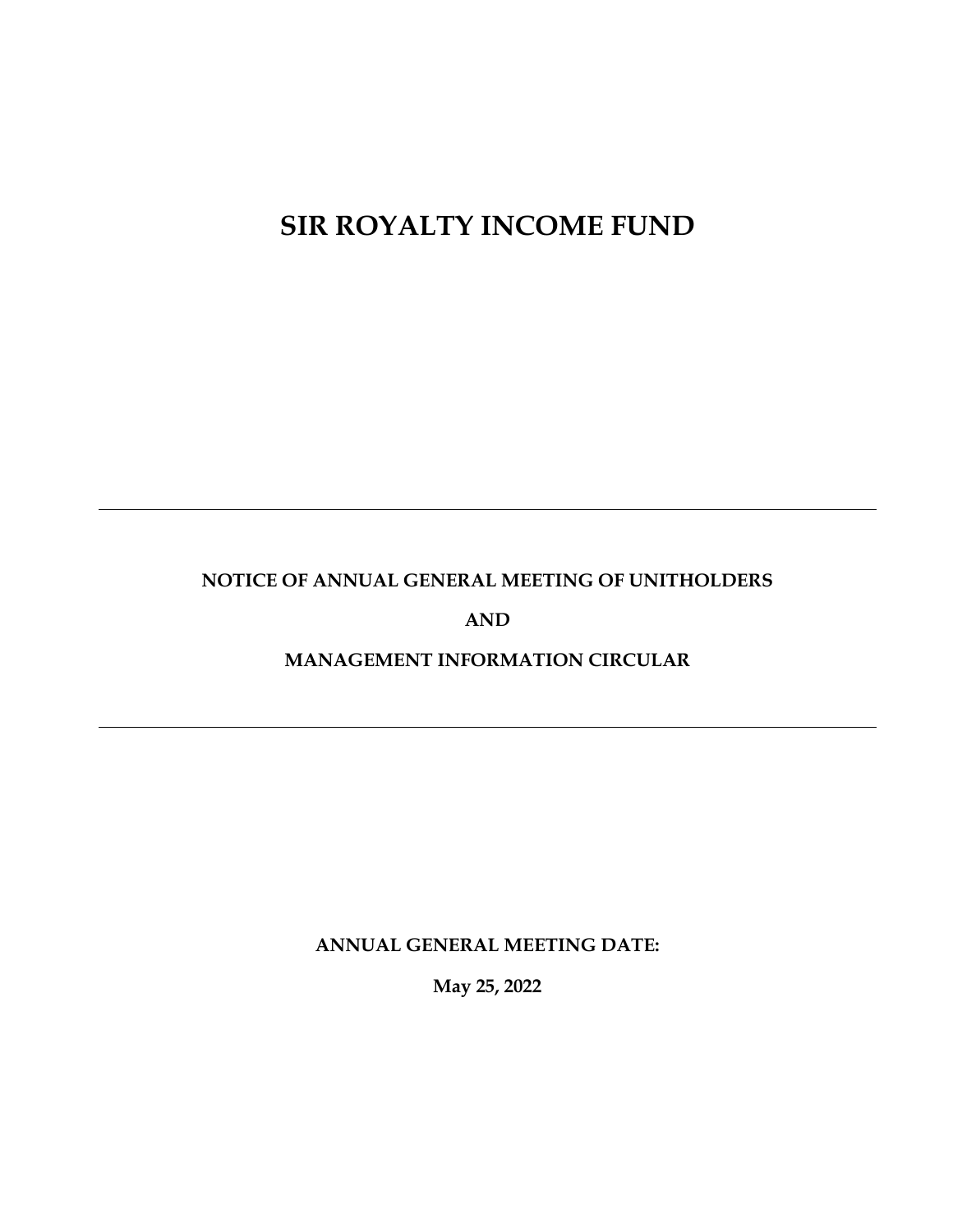5360 South Service Road, Suite 200 Burlington, Ontario L7L 5L1

# **SIR ROYALTY INCOME FUND**

# **NOTICE OF ANNUAL GENERAL MEETING OF UNITHOLDERS**

**NOTICE IS HEREBY GIVEN** that the annual general meeting (the "Meeting") of the holders (the "Unitholders") of trust units (the "Units") of SIR Royalty Income Fund (the "Fund") will be held at 4:00 p.m. (Toronto time) on Wednesday, May 25<sup>th</sup>, 2022 at Reds Wine Tavern, 77 Adelaide Street West, Toronto, Ontario for the following purposes:

- (a) to receive the consolidated financial statements of the Fund for the year ended December 31, 2021 and the report of the auditors thereon;
- (b) to appoint auditors for the ensuing year and to authorize the Board of Trustees of the Fund (the "Board") to fix the remuneration to be paid to the auditors;
- (c) to elect members of the Board of Trustees for the ensuing year; and
- (d) to transact such other business as may properly come before the Meeting and any and all adjournments or postponements thereof.

The accompanying management information circular (the "Circular") provides additional information relating to matters to be dealt with at the Meeting and forms part of this notice. The consolidated financial statements for the period ended December 31, 2021 and the report of the auditors thereon are included in the Fund's annual report**.**

**DATED** at Burlington, Ontario this 19th day of April 2022.

# **By Order of the Board of Trustees**

*(signed) "Jeff Good*

JEFFREY GOOD Secretary, SIR GP Inc.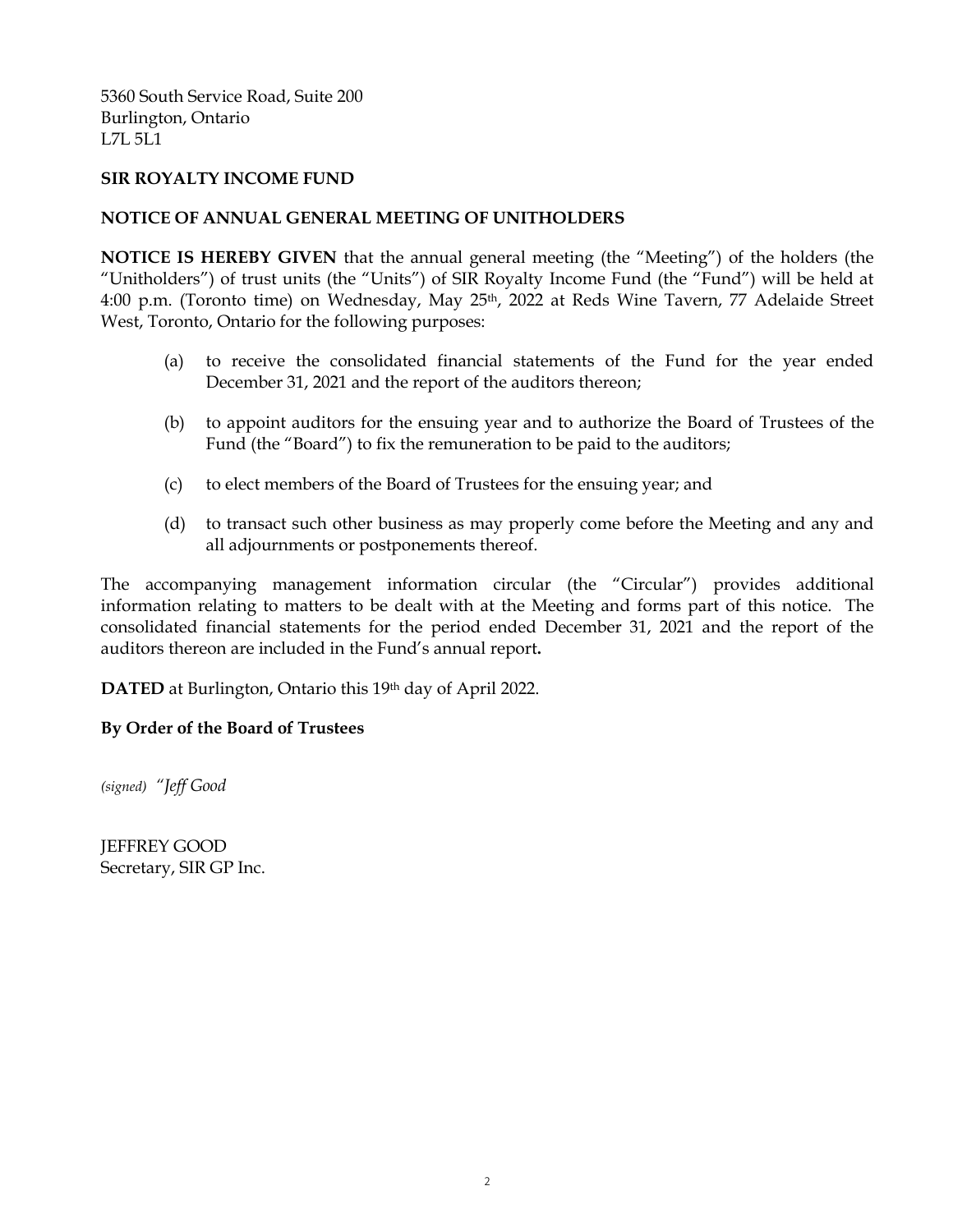#### **MANAGEMENT INFORMATION CIRCULAR**

#### **Dated April 19, 2022**

#### **For the Annual General Meeting of Unitholders to be held on May 25, 2022**

The purpose of the annual general meeting (or any adjournment or postponement thereof, the "**Meeting**") of holders (the "**Unitholders**") of trust units (the "**Units**") of SIR Royalty Income Fund (the "**Fund**") is to elect the trustees (the "**Trustees**") of its board of trustees (the "**Board of Trustees**"), to appoint auditors and fix their remuneration and to receive the 2021 consolidated financial statements of the Fund. Unless otherwise stated, all information contained in this Circular is presented as at April 19, 2022 and all references to \$ in this Circular are to Canadian dollars unless otherwise noted.

#### **FORWARD-LOOKING INFORMATION**

*Certain statements contained in this report, or incorporated herein by reference, including the information set forth as to the future financial or operating performance of the Fund or SIR, that are not current or historical factual statements may constitute forwardlooking information within the meaning of applicable securities laws ("forward-looking statements"). Statements concerning the objectives, goals, strategies, intentions, plans, beliefs, expectations and estimates, and the business, operations, financial performance and condition of the Fund, the SIR Holdings Trust (the "Trust"), the Partnership, SIR, the SIR Restaurants or industry results, are forwardlooking statements. The words "may", "will", "should", "would", 'could", "expect", "believe", "plan", "anticipate", "intend", "estimate" and other similar terminology and the negative of such expressions are intended to identify forward-looking statements, although not all forward-looking statements contain these identifying words. Forward-looking statements involve known and unknown risks, uncertainties and other factors that may cause the actual results, performance or achievements of the Fund, the Trust, the Partnership, SIR, the SIR Restaurants or industry results, to differ materially from the anticipated results, performance, achievements or developments expressed or implied by such forward-looking statements. These statements reflect Management's current expectations, estimates and projections regarding future events and operating performance and speak only as of the date of this document. Readers should not place undue importance on forward-looking statements and should not rely upon this information as of any other date. Risks*  related to forward-looking statements include, among other things, challenges presented by a number of factors, including: the impact of *the COVID-19 pandemic; market conditions at the time of this filing; competition; changes in demographic trends; weather; changing consumer preferences and discretionary spending patterns; changes in consumer confidence; changes in national and local business and economic conditions; pandemics or other material outbreaks of disease or safety issues affecting humans or animals or food products; the ability to maintain staffing levels; the impact of inflation, including on input prices and wages; the impact of the crisis in the Ukraine; changes in tariffs and international trade; changes in foreign exchange and interest rates; changes in availability of credit; legal proceedings and challenges to intellectual property rights; dependence of the Fund on the financial condition of SIR, including the ability of SIR to satisfy interest and royalty payment obligations, including deferred obligations; legislation and governmental regulation, including the cost and/or availability of labour as it relates to changes in minimum wage rates or other changes to labour legislation and forced closures of or other limits placed on restaurants and bars; laws affecting the sale and use of alcohol (including availability and enforcement); changes in cannabis laws; changes in environmental laws; privacy matters; accounting policies and practices; changes in tax laws; and the results of operations and financial condition of SIR. The foregoing list of factors is not exhaustive. Many of these issues can affect the Fund's or SIR's actual results and could cause their actual results to differ materially from those expressed or implied in any forward-looking statements made by, or on behalf of, the Fund or SIR. There can be no assurance that SIR will remain compliant in the future with all of its financial covenants under the Credit Agreement and imposed by the lender. Given these uncertainties, readers are cautioned that forward-looking statements are not guarantees of future performance and should not place undue reliance on them. The Fund and SIR expressly disclaim any obligation or undertaking to publicly disclose or release any updates or revisions to any forward-looking statements. Forward-looking statements are based on Management's current plans, estimates, projections, beliefs and opinions, and the Fund and SIR do not undertake any obligation to update forward-looking statements should assumptions related to these plans, estimates, projections, beliefs and opinions change, except as expressly required by applicable securities laws.*

*In formulating the forward-looking statements contained herein, SIR Management has assumed that it will be successful in dealing with the effects of the COVID-19 pandemic and that business and economic conditions affecting SIR's restaurants and the Fund will return to normalcy within the short to medium term. For more information concerning the Fund's risks and uncertainties, please refer to the Fund's annual information form dated March 22, 2022 for the period ended December 31, 2021, which is available under the Fund's profile a[t www.sedar.com.](http://www.sedar.com/)*

*All of the forward-looking statements made herein are qualified by these cautionary statements and other cautionary statements or factors contained herein, and there can be no assurance that the actual results or developments will be realized or, even if substantially realized, that they will have the expected consequences to, or effects on, the Fund or SIR. See "Risk Factors" in the Fund's annual information form dated March 22, 2022 for the period ended December 31, 2021.*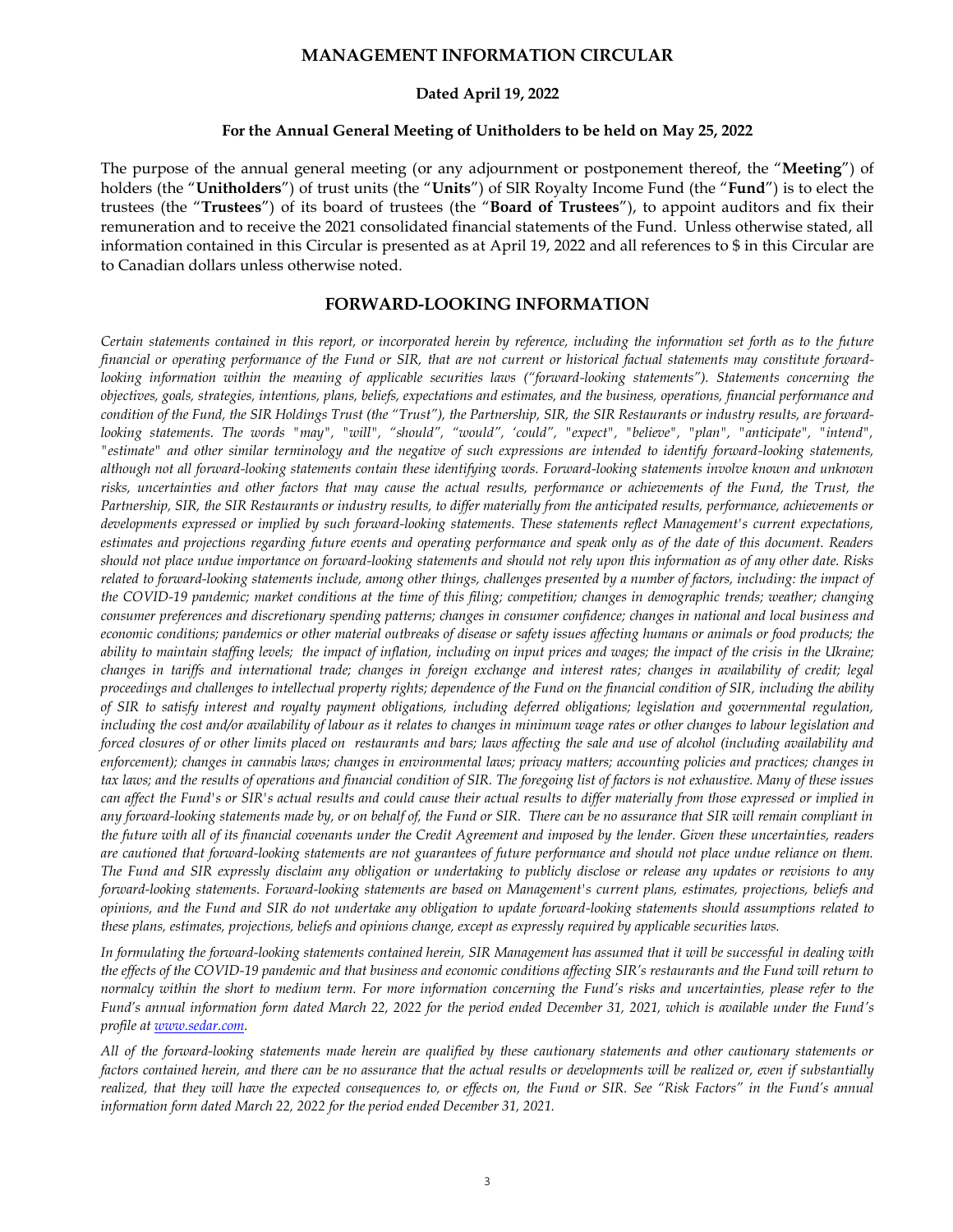# **THE FUND, SIR CORP. AND THE SIR ROYALTY LIMITED PARTNERSHIP**

The Fund is a trust established under the laws of the Province of Ontario by a declaration of trust dated as of October 12, 2004, as amended and restated (the "**Declaration of Trust**"). On such date, the Fund completed an initial public offering (the "**Offering**") of 5,356,667 Units at a price of \$10.00 per Unit for aggregate gross proceeds of \$53,566,670 pursuant to a final prospectus dated October 1, 2004 (the "**Prospectus**"). As at April 19, 2022, there were 8,375,567 Units issued and outstanding.

On the closing of the Offering, the Fund acquired, indirectly through the Partnership and the Trust, certain trademarks and licenses (the "**SIR Rights**") from SIR Corp., used in connection with the operation by SIR Corp. and its subsidiaries or sub-licencees of the SIR Restaurants in Canada. At the same time, the Fund acquired a \$40 million loan (the "**SIR Loan**") from a Canadian chartered bank to SIR Corp. Pursuant to a license and royalty agreement dated October 12, 2004 (as amended, the "**License and Royalty Agreement**") with SIR Corp., the Partnership is entitled to a royalty based on the revenues generated by the SIR Restaurants.

SIR, which stands for "Service Inspired Restaurants", is a privately held Canadian corporation in the business of creating, owning and operating full-service restaurants in Canada. SIR Corp. currently owns and operates a portfolio of 53 restaurants that have been characterized by SIR Corp. as Concept Restaurants and Signature Restaurants. These restaurants are collectively defined as the "**SIR Restaurants**". Concept Restaurants (i.e., Jack Astor's®, Canyon Creek® and Scaddabush Italian Kitchen & Bar®) are the brands that have been rolled out to multiple locations because of their broader appeal, earning potential and strategic growth opportunity. Signature Restaurants (i.e., Reds*®* Wine Tavern, Reds*®* Square One, Reds*®* Fallsview, and the Loose Moose Tap & Grill®) are one-of-a-kind brands that range in offerings from fine dining with award-winning menus to a very active sports bar in Toronto's entertainment district. Each of these restaurants is located in a prime downtown Toronto location. Management believes that the Signature Restaurants provide strategic advantages, especially through increased market penetration, internal benchmarks for quality, and as a development area for new concepts. SIR also owns and operates one Duke's Refresher® St. Lawrence Market in downtown Toronto and one seasonal Signature Restaurant, Abbey's Bakehouse® located in Muskoka, Ontario. Duke's Refresher® and Abbey's Bakehouse® are not part of the Royalty Pooled Restaurants.

SIR believes that Duke's Refresher has multi-unit growth potential and has advised the Fund that Duke's Refresher should be considered as a potential New Concept Restaurant brand. As such, the earliest that any Duke's Refresher would be added to the Royalty pool would be the Adjustment Date (as defined in the License and Royalty Agreement) following the earlier of: (i) the date that four Duke's Refresher restaurants are open for business at the same time, and (ii) 90 days following the end of the fiscal year in which revenues from all Duke's Refresher restaurants in Canada first exceed \$12.0 million. As neither of these events are expected to occur in calendar year 2022, Duke's Refresher is not expected to be added to the Royalty Pool on January 1, 2023. The Duke's Refresher brand is currently being managed and developed by SIR's Signature group. Accordingly, the current Duke's Refresher location in downtown Toronto is classified as a Signature Restaurant for reporting purposes.

The business of the Partnership is the ownership of the SIR Rights in Canada, the taking of actions consistent with the License and Royalty Agreement to exploit, to the fullest extent possible, the use of the SIR Rights in Canada by SIR Corp., the collection of the royalties payable to the Partnership under the License and Royalty Agreement, and the administration of the Fund and the Trust, respectively, pursuant to a fund administration agreement dated October 12, 2004 (the "**Fund Administration Agreement**") and a trust administration agreement dated October 12, 2004 (the "**Trust Administration Agreement**").

The affairs of the Fund are supervised by its Board of Trustees who are responsible for, among other things, effecting payments of distributions from the Fund to Unitholders. Each Unitholder participates pro rata in any distributions from the Fund.

# **THE IMPACT OF COVID-19 ON SIR CORP. AND THE FUND**

The COVID-19 pandemic left a devastating impact on the foodservice industry in 2020 and 2021 with the industry experiencing its lowest level of sales in over two decades. Sales were expected to improve in the first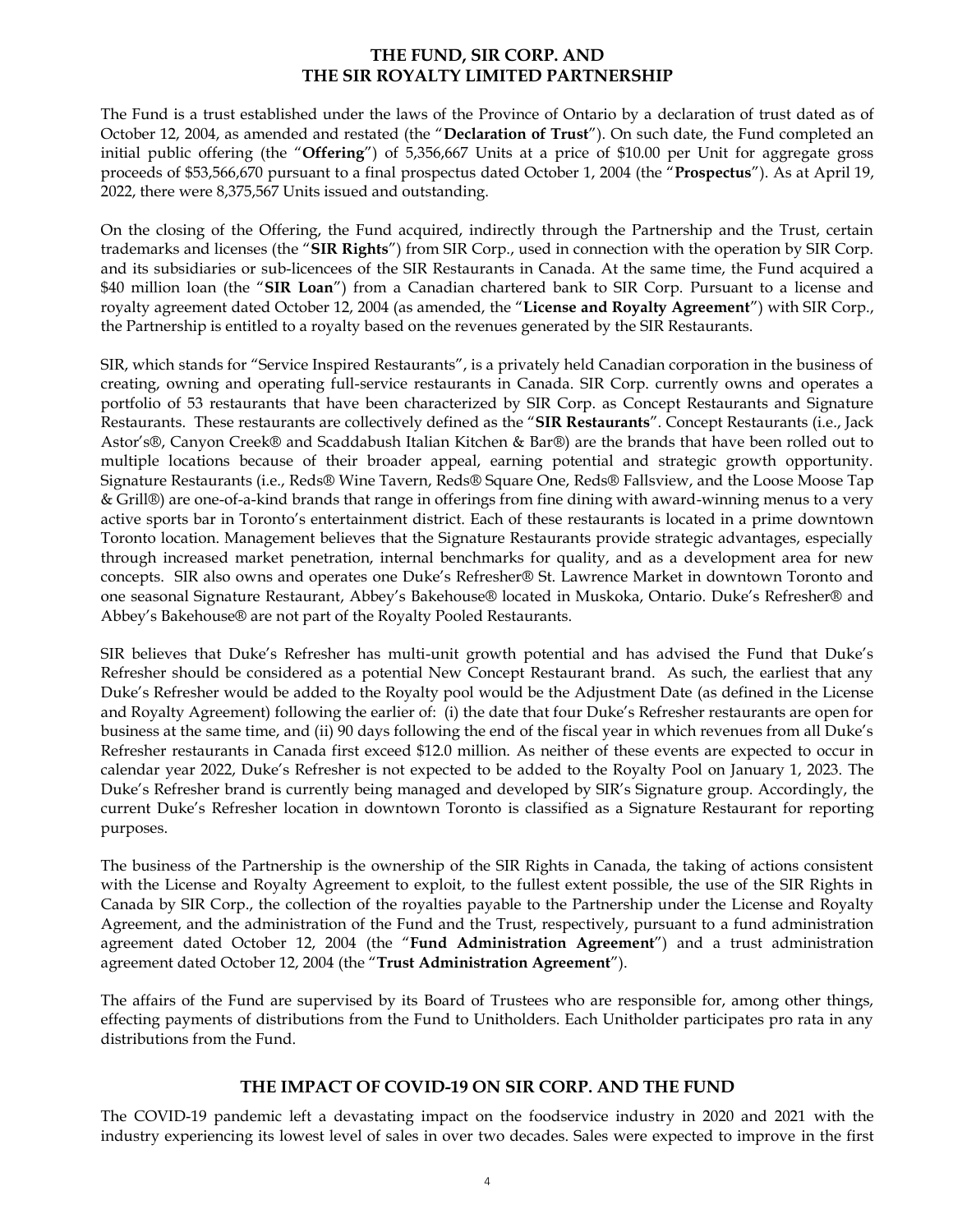half of 2021 but a third wave of the pandemic caused another halt to recovery with the elimination of in-person dining affecting restaurants yet again in Q2 2021 and at the end of Q4 2021.

The state of the restaurant and bar industry had been trending positively due to the increasing vaccination rates and the implementation of mandatory vaccine certificates (or passports). However, with the emergence of the new COVID-19 variants (Delta and Omicron), and increasing infection rates, new operating restrictions were introduced in all provinces end of December 2021 where SIR operates its restaurants. Closures or partial closures continued at times through 2021 and early 2022. For more information on the specific restrictions imposed in each province in which SIR restaurants operate, please consult the Fund's 2021 annual MD&A. As of the date of this MIC there are no capacity restrictions in any of the jurisdictions where SIR operates and guest masking requirements have been lifted in most jurisdictions where SIR operates.

As a result of government mandated shutdowns and the suspension of dine-in restaurant operations at all of SIR's locations, SIR advised the Fund that it would have to temporarily suspend royalty payments to the Partnership and interest payments on the SIR Loan to the Fund. The Partnership and the Fund consented to allow SIR to temporarily defer the royalty payments and interest on the SIR Loan that were due after March 31, 2020. As a result of the expected impact on SIR's operations, on March 23, 2020, the Trustees of the Fund announced a temporary suspension of unitholder distributions until further notice. This suspension of distributions was necessary as the Partnership and the Fund cooperated with SIR to obtain waivers from its Lender to avoid material breaches of numerous covenants and events of default by SIR under its Credit Agreement. The original deferral agreement has been extended five times with the most recent extension continuing until July 6, 2022. Under the eighth amending agreement to SIR's Credit Agreement, on July 7, 2021, SIR's Lender approved a framework for the resumption of distributions and current royalty payments. Effective September 15, 2021, having met the conditions stipulated by SIR's lender, SIR began its repayment of deferred royalties and interest on the SIR Loan. Pursuant to the eighth amendment under SIR's Credit Agreement, these amounts are to be repaid over 10 monthly installments of \$0.5 million and \$0.4 million, respectively. These installments commenced in September 2021.

# **INFORMATION FOR BENEFICIAL HOLDERS OF SECURITIES**

The information set forth in this section is of significant importance to beneficial Unitholders, as they do not hold Units in their own names. Such holders (referred to herein as "**Beneficial Unitholders**") should note that all Units are held in the book-entry system operated by CDS Clearing and Depository Services Inc. ("**CDS**"). If Units are listed in an account statement provided to a Beneficial Unitholder by a broker, then those Units will not be registered in the Beneficial Unitholder's name on the records of the Fund. All of such Units will be registered under the name of CDS & Co. (the registration name for CDS). Units can only be voted upon the instructions of the Beneficial Unitholders. Without specific instructions, brokers and nominees are generally prohibited from voting Units on behalf of their clients.

In accordance with applicable securities laws, the Fund has distributed copies of the notice of meeting (the "**Notice of Meeting**") accompanying this Circular, this Management Information Circular and the form of proxy (collectively, the "**Meeting Materials**") to be used by CDS as the sole registered Unitholder to CDS and intermediaries for onward distribution to Beneficial Unitholders.

#### **Voting**

Intermediaries are required to forward Meeting Materials to Beneficial Unitholders unless a Beneficial Unitholder has objected or waived the right to receive them. Typically, intermediaries will use service companies to forward the Meeting Materials to Beneficial Unitholders. Beneficial Unitholders who have not objected or waived the right to receive Meeting Materials will either:

- (a) be given a voting instruction form or proxy authorization form which must be completed and signed by the Beneficial Unitholder in accordance with the directions on the voting instruction form or proxy authorization form (which may in some cases permit the completion of the voting instruction form or proxy authorization form by telephone or through the Internet); or
- (b) less frequently, be given a proxy which has already been signed by the intermediary (typically by a facsimile, stamped signature) which is restricted as to the number of Units beneficially owned by the Beneficial Unitholder but which is otherwise uncompleted. In this case, the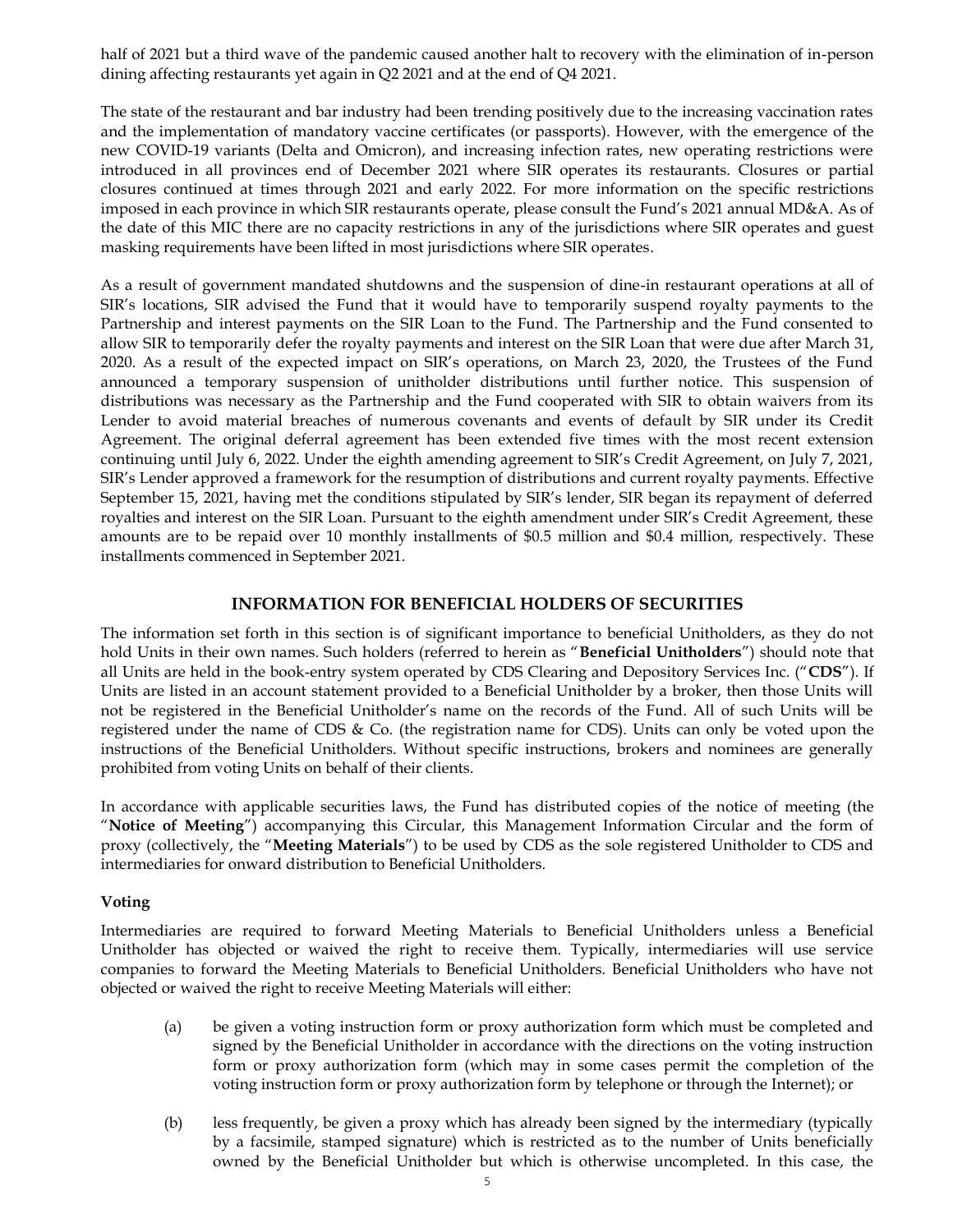Beneficial Unitholder who wishes to submit a proxy should properly complete the form of proxy received from the intermediary and deposit it with Computershare Investor Services Inc., 100 University Ave, 8<sup>th</sup> Floor, Toronto, Ontario M5J 2Y1.

A Unitholder who wishes to appoint a person other than the management nominees identified on the proxy or voting instruction form to represent him, her or it at the Meeting may do so by inserting such person's name in the blank space provided in the proxy or voting instruction form and following the instructions for submitting such proxy or voting instruction form.

#### **Revocation of Proxies**

A registered Unitholder who has given a proxy may revoke the proxy:

- (a) by completing a proxy signed by the Unitholder or by the Unitholder's attorney authorized in writing bearing a later date and depositing it with the transfer agent as described above; or
- (b) by depositing an instrument of revocation in writing executed by the Unitholder or by the Unitholder's attorney authorized in writing:
	- (i) at the head office of the Fund (namely, Suite 200, 5360 South Service Road, Burlington, Ontario L7L 5L1) at any time up to and including the last business day preceding the day of the Meeting, or any adjournment of the Meeting, at which the proxy is to be used, or
	- (ii) with the Chairperson of the Meeting, prior to the exercise of the proxy; or
- (c) in any other manner permitted by law.

A Beneficial Unitholder may revoke a voting instruction or proxy authorization form or a waiver of the right to receive Meeting Materials and to vote given to an intermediary at any time by written notice to the intermediary, except that an intermediary may not act on a revocation of a voting instruction or proxy authorization form or a waiver of the right to receive Meeting Materials and to vote that is not received by the intermediary in sufficient time prior to the Meeting.

# **PROXY SOLICITATION AND VOTING AT THE ANNUAL GENERAL MEETING**

#### **Solicitation of Proxies and Voting Instructions**

This Management Information Circular is furnished in connection with the solicitation of proxies and voting instructions by the Management of SIR GP Inc. ("**SIR GP**") for use at the Meeting to be held on Wednesday, May 25, 2022, at Reds Wine Tavern, 77 Adelaide Street West, Toronto, Ontario at 4:00 p.m. (Toronto time), and at any adjournment or postponement thereof, for the purposes set forth in the Notice of Meeting and in this Management Information Circular. The costs incurred in the preparation and mailing of the Notice of Meeting and this Management Information Circular and related materials will be borne by the Fund or its subsidiaries and/or SIR Corp. In addition to the use of mail, proxies and voting instructions may be solicited in person, by telephone, or by other means of communication, or by employees of SIR Corp., who will not be remunerated therefore. The Fund reserves the right to retain proxy solicitation services or dealers, for appropriate compensation, but has no current plans to do so.

# **Appointment of Proxyholders**

**The persons named in the enclosed proxy or voting instruction form are Trustees of the Fund or officers of SIR GP. A Unitholder who wishes to appoint a person other than the management nominees identified on the proxy or voting instruction form to represent him, her or it at the Meeting may do so by inserting such person's name in the blank space provided in the proxy or voting instruction form and following the instructions for submitting such proxy or voting instruction form.** 

To be valid, proxies must be returned to Computershare so as to arrive no later than 4:00 p.m. (Toronto time) on May 20, 2022 or, if the Meeting is adjourned or postponed, 48 hours before any reconvened meeting or be deposited with the Chairperson of the Meeting prior to the commencement of the Meeting or any reconvened meeting. Proxies may be returned by mail in the enclosed envelope.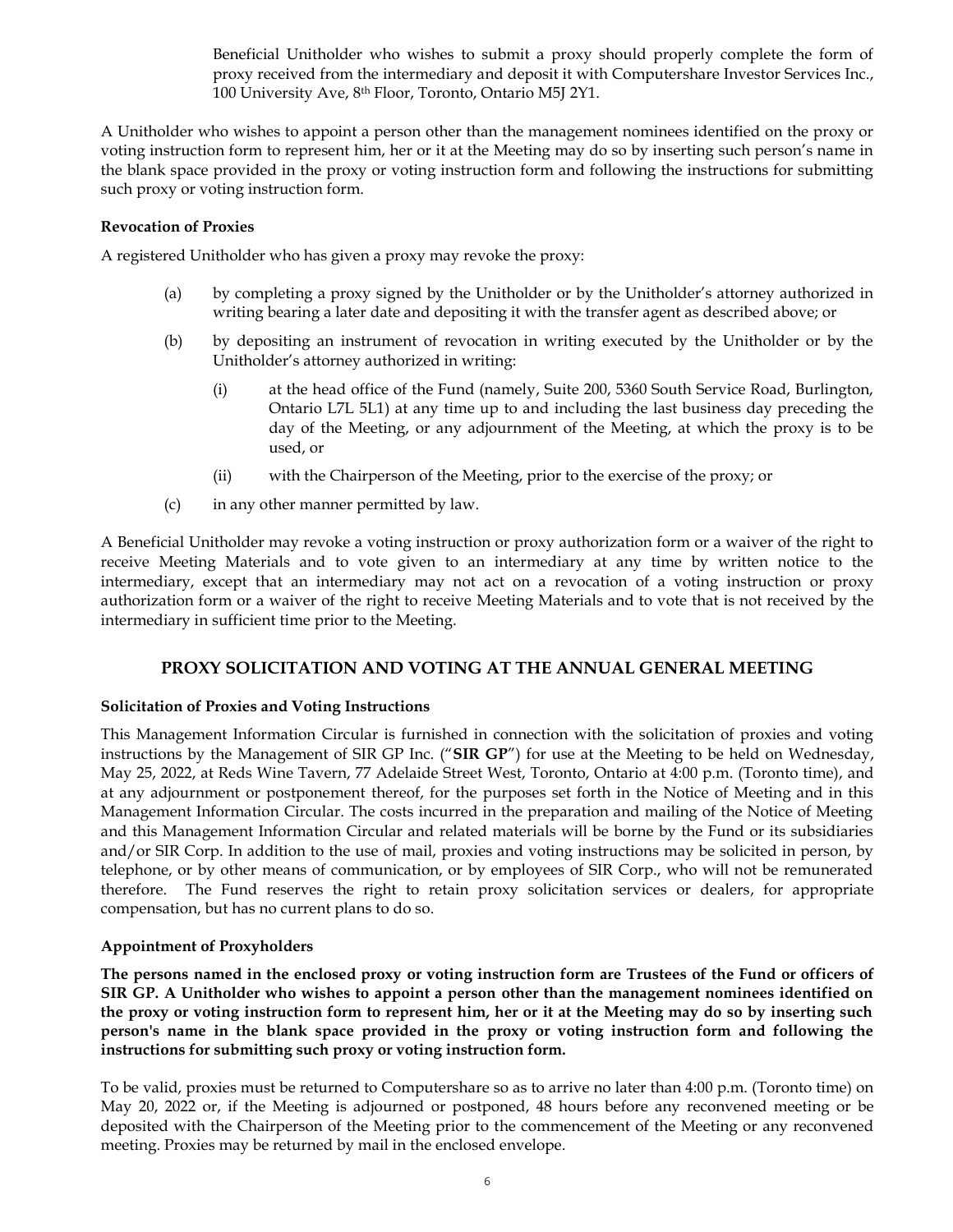#### **Voting of Proxies**

The persons named in the accompanying form of proxy, who are Trustees, will vote Units in respect of which they are appointed, on any ballot that may be called for, in accordance with the direction of the Unitholder appointing them and if the Unitholder specifies a choice with respect to any matter to be acted upon, the Units will be voted accordingly. **In the absence of such specification, such Units will be voted FOR the election, as Trustees, of Stephen Dewis, Michael Fisher, Lembit Janes, Sandra Levy, Norm Mayr, William Rogers and Kim van Nieuwkoop, and FOR the appointment of auditors for the ensuing year. The persons appointed under the form of proxy are conferred with discretionary authority with respect to amendments or variations of those matters specified in the form of proxy and Notice of Meeting and with respect to any other matters which may be properly brought before the Meeting. In the event that amendments or variations to matters identified in the Notice of Meeting are properly brought before the Meeting, it is the intention of the persons designated in the enclosed form of proxy to vote in accordance with their judgment on such matter or business. As at the date of this Management Information Circular, the Trustees are not aware of any such amendment, variation, or other matter.**

#### **QUORUM**

A quorum for the Meeting consists of one or more individuals present in person either holding personally or representing by proxy not less in aggregate than 25% of the votes attached to all outstanding Units and Class A GP units of the Partnership (the "**Class A GP Units**") entitled to vote at such meeting. In the event that a quorum is not present within 30 minutes after the time fixed for the Meeting, the Meeting, if called by request of Unitholders or holders of Class A GP Units, shall be terminated (and not adjourned) and, if otherwise called, shall stand adjourned to such day being not less than seven (7) days later and to such place and time as may be appointed by the Chairperson of the Meeting and notified by news release of the Fund. If at such adjourned meeting a quorum as above defined is not present, the Unitholders and holders of Class A GP Units present either in person or by proxy shall form a quorum, and any business may be brought before or dealt with at such an adjourned meeting which might have been brought before or dealt with at the original Meeting in accordance with the notice calling the same.

#### **SETTLEMENT AGREEMENT**

As part of the Settlement Agreement, Lembit Janes, the Fund and SIR Corp. agreed that the size of the Board elected at the annual general meeting of the holders of units of the Fund ("Units"), which was held on June 29, 2021 (the "2021 Meeting"), was fixed at seven (7). The seven (7) nominees for election as trustees ('Trustees") were Stephen Dewis, Michael Fisher, Lembit Janes, Sandra Levy, Norm Mayr, William Rogers and Kim van Nieuwkoop (the "New Slate"). All seven (7) were subsequently elected, and are to be nominated at the 2022 Meeting as well.

Pursuant to the Settlement Agreement, among other things, Lembit Janes and certain parties related to him (collectively, the "Janes Holders") are subject to a customary standstill in respect of the Fund pursuant to which they will agree not to (among other things): (i) acquire or offer to acquire additional Units or increase their voting rights, except in connection with a take-over bid for all Units in accordance with applicable law; (ii) publicly propose any merger or reorganization of the Fund, subject to certain exceptions; (iii) requisition or call any meeting of holders of Units or propose any amendments to the Fund's declaration of trust; and (iv) solicit proxies from any holders of Units or otherwise participate in a proxy consent in respect of the Fund. Notwithstanding the standstill obligations, the Janes Holders are permitted to acquire, in aggregate, up to an additional 1% of Units and to enter into customary "soft" lock-up agreements with an unsolicited arm's length third party proposing to make a formal take-over bid to acquire Units. In addition, the standstill obligations will terminate in the event that a person at arm's length to the Janes Holders pursues a transaction for the purchase of 20% or more of the Units or 20% or more of the consolidated net revenues of the Fund or if the Fund or SIR Corp. breach their obligations under the Settlement Agreement (unless the breach is capable of being cured in which case the breaching party would have ten business days to cure the breach).

#### **VOTING SECURITIES AND PRINCIPAL HOLDERS THEREOF**

The Fund is authorized to issue an unlimited number of Units and 8,375,567 Units were issued and outstanding as at the record date and as at April 25, 2022.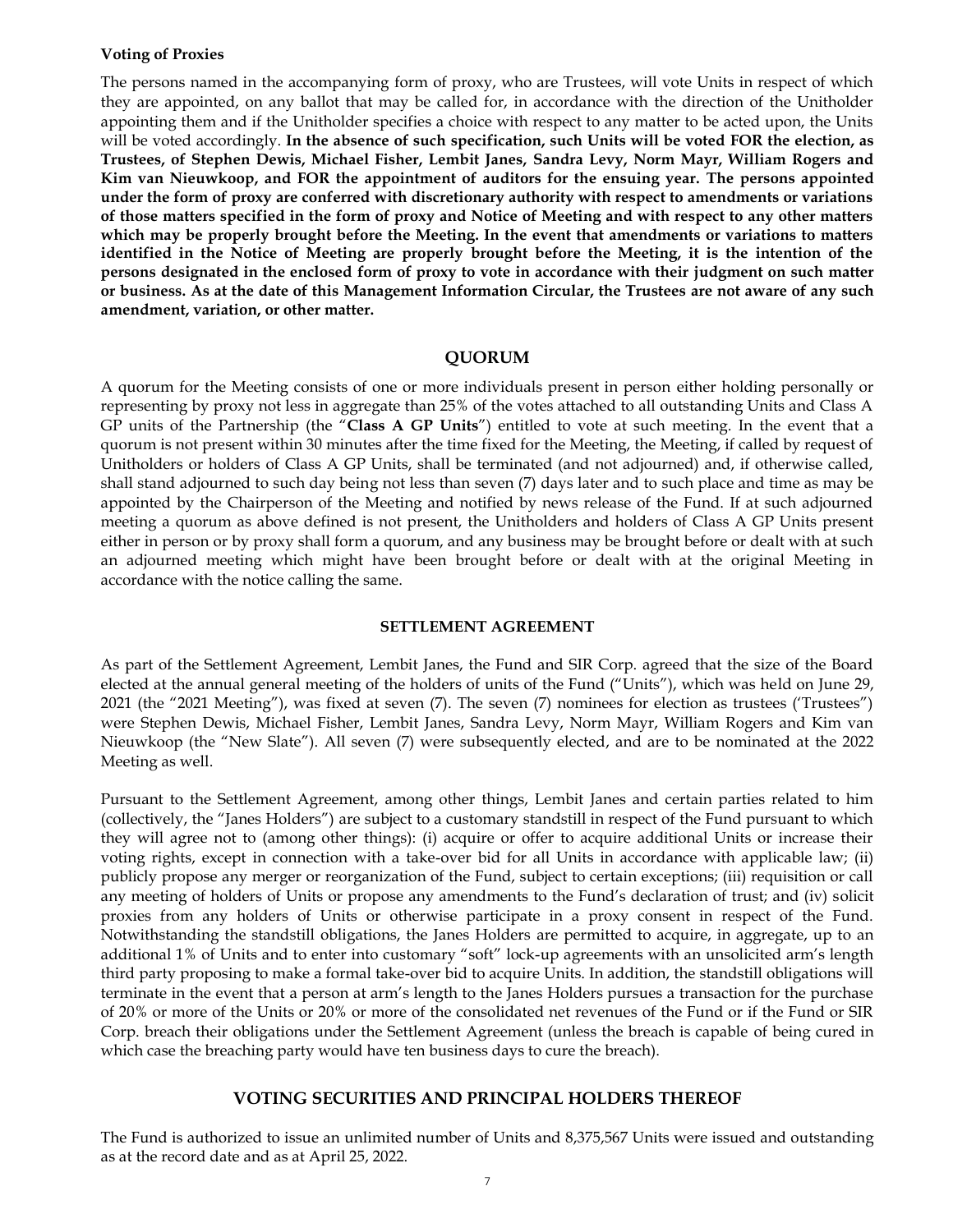SIR Corp. holds Class A GP Units of the Partnership which are exchangeable into Units of the Fund on a onefor-one basis. If all of the Class A GP Units of the Partnership were converted as of the date of this Management Information Circular, SIR Corp. would own 1,291,618 Units of the Fund. These special voting Class A GP Units allow SIR Corp. to vote at the Meeting as if it owned Units of the Fund. As at the record date and as at April 25, 2022, the Class A GP Units issued and outstanding represent in aggregate 1,291,618 votes.

At the Meeting, each Unitholder of record at the close of business on April 25, 2022, the record date established for notice of and voting at the Meeting, will be entitled to one vote for each Unit held by such person on all matters proposed to come before the Meeting.

Based on information publicly available on the System for Electronic Disclosure by Insiders (SEDI) and on the System for Electronic Document Analysis and Retrieval (SEDAR), as at April 25, 2022, the only persons or companies who beneficially own, directly or indirectly, or exercise control or direction over, Units carrying 10% or more of the voting rights attached to the issued and outstanding Units or Class A GP Units are as follows:

| Name                                                    | Number of Votes and Class of Voting<br>Units                                                            | $\%$ of Class / $\%$ of Aggregate<br><b>Votes</b>                                                                                  |
|---------------------------------------------------------|---------------------------------------------------------------------------------------------------------|------------------------------------------------------------------------------------------------------------------------------------|
| SIR Corp.                                               | 1,291,618 Class A GP Units of the<br>Partnership (equivalent to 1,291,618)<br>voting Units of the Fund) | 100% of Class A GP Units /<br>13.4% of aggregate votes of voting<br>Units of the Fund and Class A GP<br>Units of the Partnership   |
| The Estate of William<br>Fredrick Irvine <sup>(1)</sup> | 1,040,417 Units of the Fund                                                                             | 12.4% of Units of the Fund /<br>10.8% of aggregate votes of voting<br>Units of the Fund and Class A GP<br>Units of the Partnership |
| Lembit Janes                                            | 1,646,388 Units of the Fund                                                                             | 19.7% of Units of the Fund /<br>17.0% of aggregate votes of voting<br>Units of the Fund and Class A GP<br>Units of the Partnership |

(1) Mr. Irvine passed away in 2021. The Fund is not aware of the identity of the beneficiaries of his estate.

# **MATTERS TO BE CONSIDERED AT THE MEETING**

#### **Financial Statements**

The consolidated financial statements of the Fund for the period ended December 31, 2021, together with the auditors' report thereon, are contained in the 2021 Annual Report mailed to Unitholders with this Management Information Circular, and will be presented to the Unitholders at the Meeting.

#### **Appointment of Auditors and Remuneration**

It is proposed that the firm of PricewaterhouseCoopers LLP, Chartered Accountants, be re-appointed as auditors of the Fund, to hold office until the next annual general meeting of the Unitholders or until their successor is appointed, and that the Trustees be authorized to fix the remuneration of the auditors. PricewaterhouseCoopers LLP have been the auditors of the Fund since its inception in 2004. The persons named in the enclosed form of proxy, if not expressly directed to the contrary in any such proxy, will vote such proxy **FOR** a resolution to re-appoint PricewaterhouseCoopers LLP as auditors of the Fund and authorize the Trustees to fix their remuneration.

#### **Election of Trustees**

The Declaration of Trust provides that the Fund shall have a minimum of three (3) Trustees and a maximum of 10 Trustees, with the number of Trustees from time to time within such range being as determined by the Trustees.

The Trustees have determined that the number of Trustees to be elected at the Meeting will be seven (7), in accordance with the Settlement Agreement.

The persons named in the enclosed form of proxy, if not expressly directed to the contrary in such form of proxy, intend to vote **FOR** the election, as Trustees, of the proposed nominees: Stephen Dewis, Michael Fisher,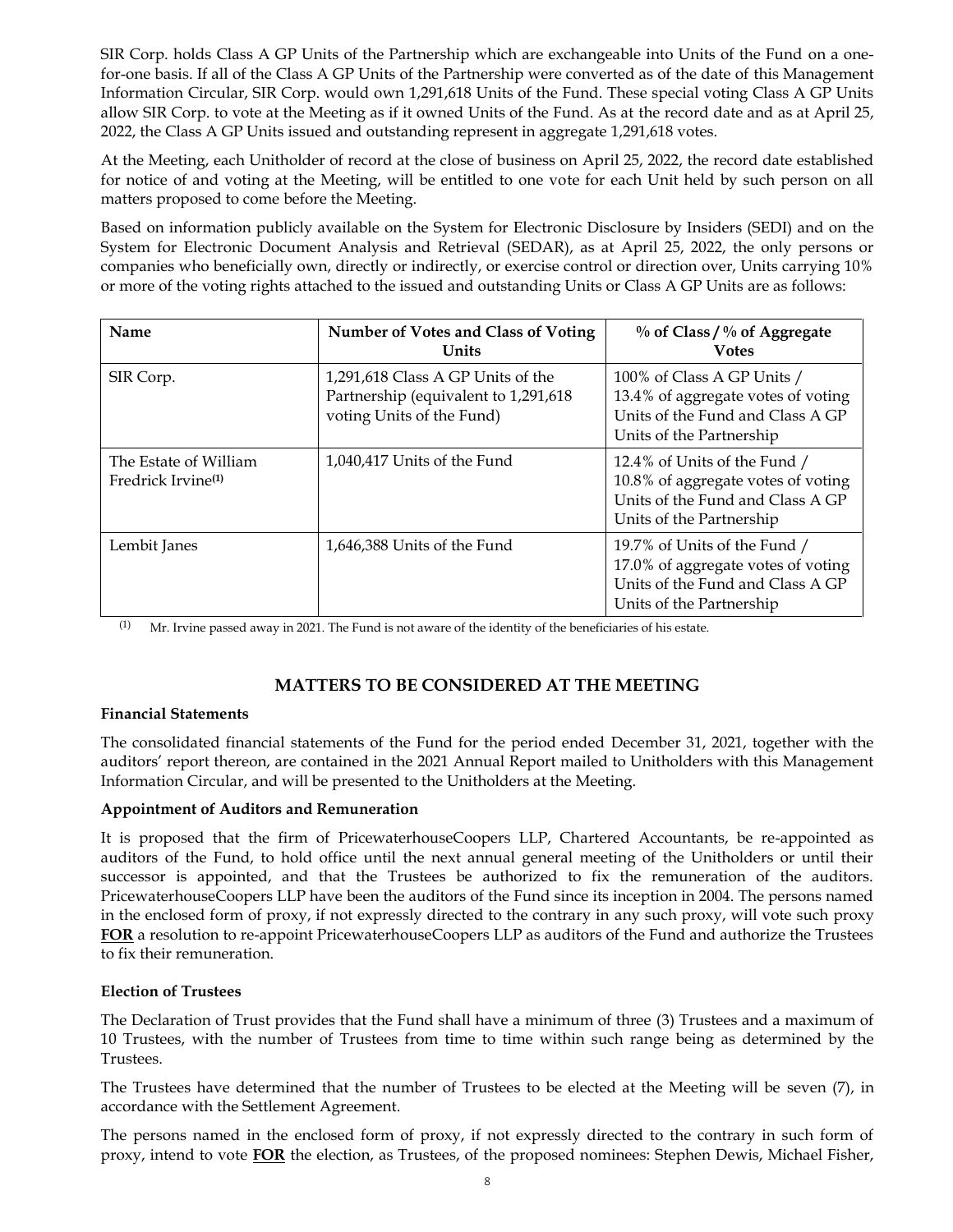Lembit Janes, Sandra Levy, Norm Mayr, William Rogers and Kim van Nieuwkoop. All nominees are current Trustees of the Fund and were appointed as a Trustee of the Fund and as a Director of SIR GP Inc. on June 29, 2021, except for William Rogers and Kim van Nieuwkoop who were appointed as Trustees and Directors of SIR GP Inc. on June 15, 2004 and April 10, 2014, respectively. It is not contemplated that any of the Fund's proposed nominees will be unable to serve as a Trustee but, if that should occur for any reason prior to the Meeting, the persons named in the enclosed form of proxy reserve the right to vote for another nominee at their discretion. Each Trustee elected will hold office until the end of the next annual general meeting or until his or her successor is elected or appointed.

The Fund has a majority voting policy in effect (the "**Majority Voting Policy**"). The Majority Voting Policy applies to an "uncontested election", which is one where the number of nominees for election as a Trustee equals the number of Trustees to be elected. Pursuant to the Majority Voting Policy, if any nominee for Trustee receives a greater number of votes "withheld" from his or her election than votes "for" such election, that Trustee should promptly tender his or her resignation. The Trustees are expected to accept the resignation except in situations where extenuating circumstances would warrant the Trustee continuing to serve as such. The amendment was designed to conform to the latest guidance from the Toronto Stock Exchange. A copy of the Majority Voting Policy is o[n www.sircorp.com.](http://www.sircorp.com/)

| Name, Residence and Principal Occupation                                                                                                                                                  | <b>Ownership, Control or Direction over Voting</b><br>Securities <sup>(1)</sup> |  |
|-------------------------------------------------------------------------------------------------------------------------------------------------------------------------------------------|---------------------------------------------------------------------------------|--|
| Stephen Dewis <sup>(2)</sup><br>Toronto, Ontario, Canada<br>Retired Partner of Ernst & Young LLP                                                                                          | Nil                                                                             |  |
| Michael Fisher <sup>(2)</sup><br>North York, Ontario, Canada<br>Retired Managing Director, BMO Capital Markets                                                                            | 5,000                                                                           |  |
| Lembit Janes <sup>(3)</sup><br>Toronto, Ontario, Canada<br>Investor                                                                                                                       | 1,646,388                                                                       |  |
| Sandra Levy <sup>(3)</sup><br>Toronto, Ontario Canada<br>Chief People & Culture Officer, Canadian Olympic<br>Committee (Human Resources Executive)                                        | Nil.                                                                            |  |
| Norm Mayr <sup>(2)</sup><br>Port Moody, BC, Canada<br>Corporate Director                                                                                                                  | Nil                                                                             |  |
| William Rogers <sup>(3)</sup><br>Mississauga, Ontario, Canada<br>Managing Director and Chief Executive Officer,<br>The Commercial Capital Corporation (Investment<br><b>Banking Firm)</b> | 9,085                                                                           |  |
| Kim van Nieuwkoop<br>Burlington, Ontario<br>Canada<br>Senior Vice President Human Resources & General<br>Counsel, SIR Corp.                                                               | 5,660                                                                           |  |

The Trustees' seven (7) nominees are as follows:

Notes:

 $(1)$  The information as to Units beneficially owned, directly or indirectly, including by associates or affiliates, not being within the knowledge of the Fund, has been furnished by the respective nominees individually.

(2) Member of the Audit Committee of the Board of Trustees. For a copy of the Audit Committee's Charter, please see Schedule "C" of the Fund's annual information form dated March 22, 2022 for the period ended December 31, 2021.

(3) Member of the Corporate Governance Committee of the board of directors of SIR GP (the "**Board of Directors**").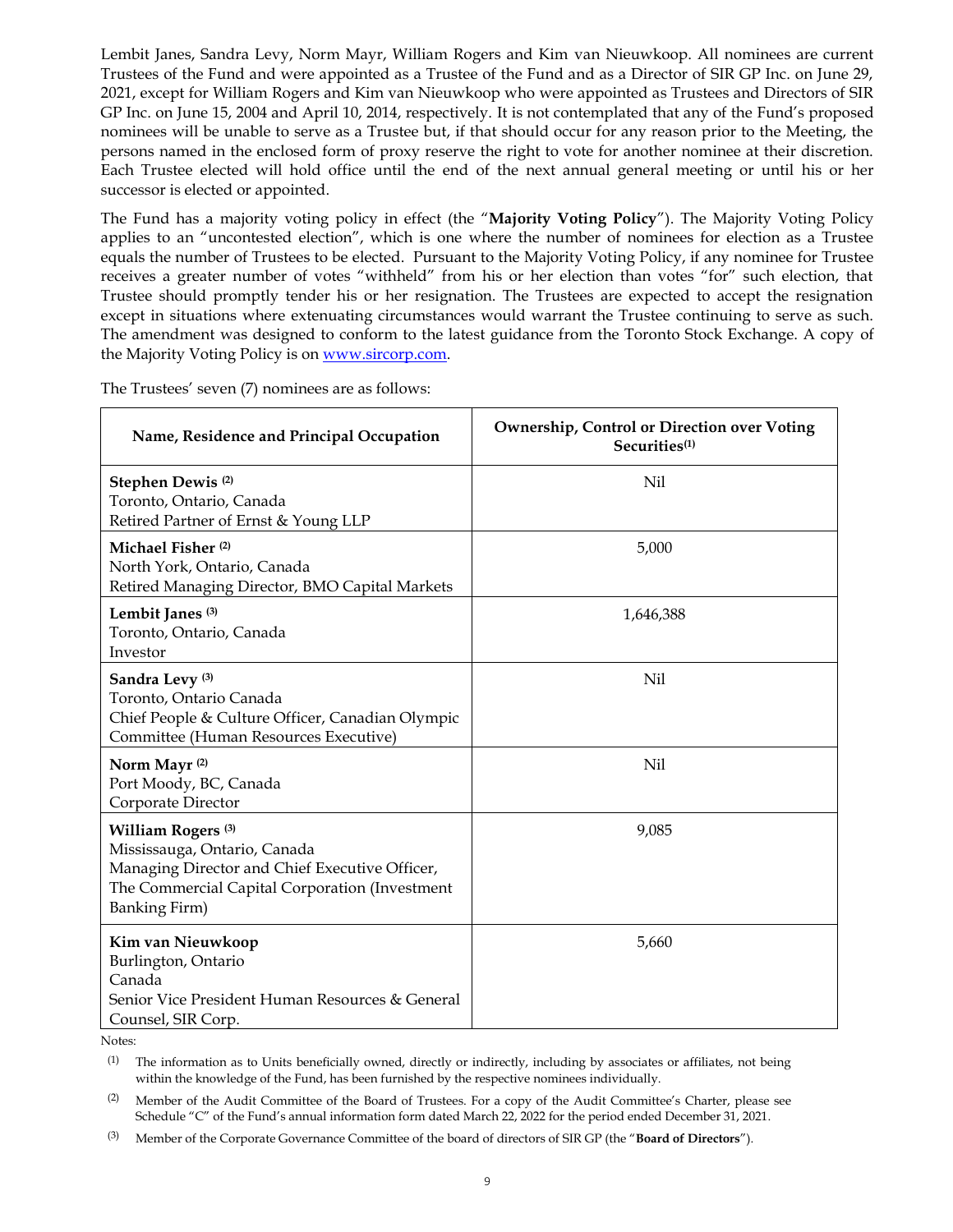#### **Cease Trade Orders, Bankruptcies, Penalties or Sanctions**

To the knowledge of the Fund, other than as disclosed below in respect of Norm Mayr, none of the Trustees' proposed nominees for election as a Trustee has been, at the date of the Management Information Circular or within the last 10 years: (a) a director, chief executive officer or chief financial officer of any company that, while that person was acting in that capacity, (i) was the subject of a cease trade or similar order or an order that denied the company access to any exemption under securities legislation, for a period of more than 30 consecutive days, or (ii) was the subject of an event that resulted, after that person ceased to be a director or chief executive officer or chief financial officer, in the company being the subject of such an order; or (b) a director or executive of a company that, while that person was acting in that capacity or within a year of that person ceasing to act in that capacity, became bankrupt, made a proposal under any legislation relating to bankruptcy or insolvency, or was subject to or instituted any proceedings, transaction or compromise with creditors or had a receiver, receiver manager or trustee appointed to hold its assets.

On June 22, 2020, Norm Mayr was a director of Sunniva Inc. ("Sunniva"), which received a cease trade order issued by the British Columbia and Ontario Securities Commissions resulting from Sunniva failing to file its audited financial statements, related management discussion and analysis and related certifications for the financial year ended December 31, 2019. The cease trade order continues to be in effect at the date of this circular. On October 18, 2020, Sunniva voluntarily filed for, and obtained, creditor protection under the Companies Creditors Arrangement Act ("CCAA") pursuant to an initial order from the Supreme Court of British Columbia. On June 18, 2021 Sunniva, pursuant to an order made by the Supreme Court of British Columbia on February 11, 2021, implemented the Amended and Consolidated Plan of Compromise and Arrangement, and was discharged and released from the CCAA proceedings.

No Trustee proposed by the Trustees of the Fund has been subject to: (a) any penalties or sanctions imposed by a court relating to securities legislation or by a securities regulatory authority or has entered into a settlement agreement with a securities regulatory authority; or (b) any other penalties or sanctions imposed by a court or regulatory body that would likely be considered important to a reasonable securityholder in making an investment decision.

To the knowledge of the Fund, no nominee proposed by the Trustees of the Fund has, within the 10 years before the date of the Management Information Circular, become bankrupt, made a proposal under any legislation relating to bankruptcy or insolvency, or become subject to or instituted any proceedings, transaction or compromise with creditors, or had a receiver, receiver manager or trustee appointed to hold the assets of the nominee.

# **COMPENSATION OF TRUSTEES**

During 2021, each of the independent Trustees of the Fund and each of the independent Directors of SIR GP was entitled to annual compensation for their services as a Trustee/Director of \$22,500 per year plus an additional \$1,000 per Trustee/Director for attending each regularly scheduled monthly meeting and \$500 per Trustee/Director for each extraordinary meeting.

The practice is to hold meetings for the Trustees of the Fund and the Directors of SIR GP on the same day. In the event the Trustees of the Fund and the Directors of SIR GP were to hold meetings on a separate day, the Trustees/Directors would be entitled to separate compensation for each meeting attended.

For fiscal 2021, aggregate compensation in the amount of \$17,250 was paid by the Fund to Stephen Dewis, \$16,250 was paid by the Fund to Lembit Janes, \$17,250 was paid by the Fund to Michael Fisher, \$17,250 was paid by the Fund to Norman Mayr, \$17,250 was paid by the Fund to Sandra Levy, and \$16,260 was paid by the Fund to William Rogers (who are each also current Directors of SIR GP). The aforementioned Trustee compensation was for the period following the June 29, 2021 Annual General Meeting.

John McLaughlin (a former Trustee) and William Rogers deferred their Trustees' compensation during the period that Unitholder distributions were temporarily suspended (April 2020 to June 2021). John McLaughlin was paid a deferred amount of \$43,625 and William Rogers was paid a deferred amount of \$27,500 during fiscal 2021. This \$27,500 deferred amount paid to William Rogers was in addition to the \$16,260 that was paid to William Rogers as noted in the previous paragraph. Peter Luit (a former Trustee) did not defer his Trustee compensation and received aggregate compensation in the amount of \$17,250 during fiscal 2021.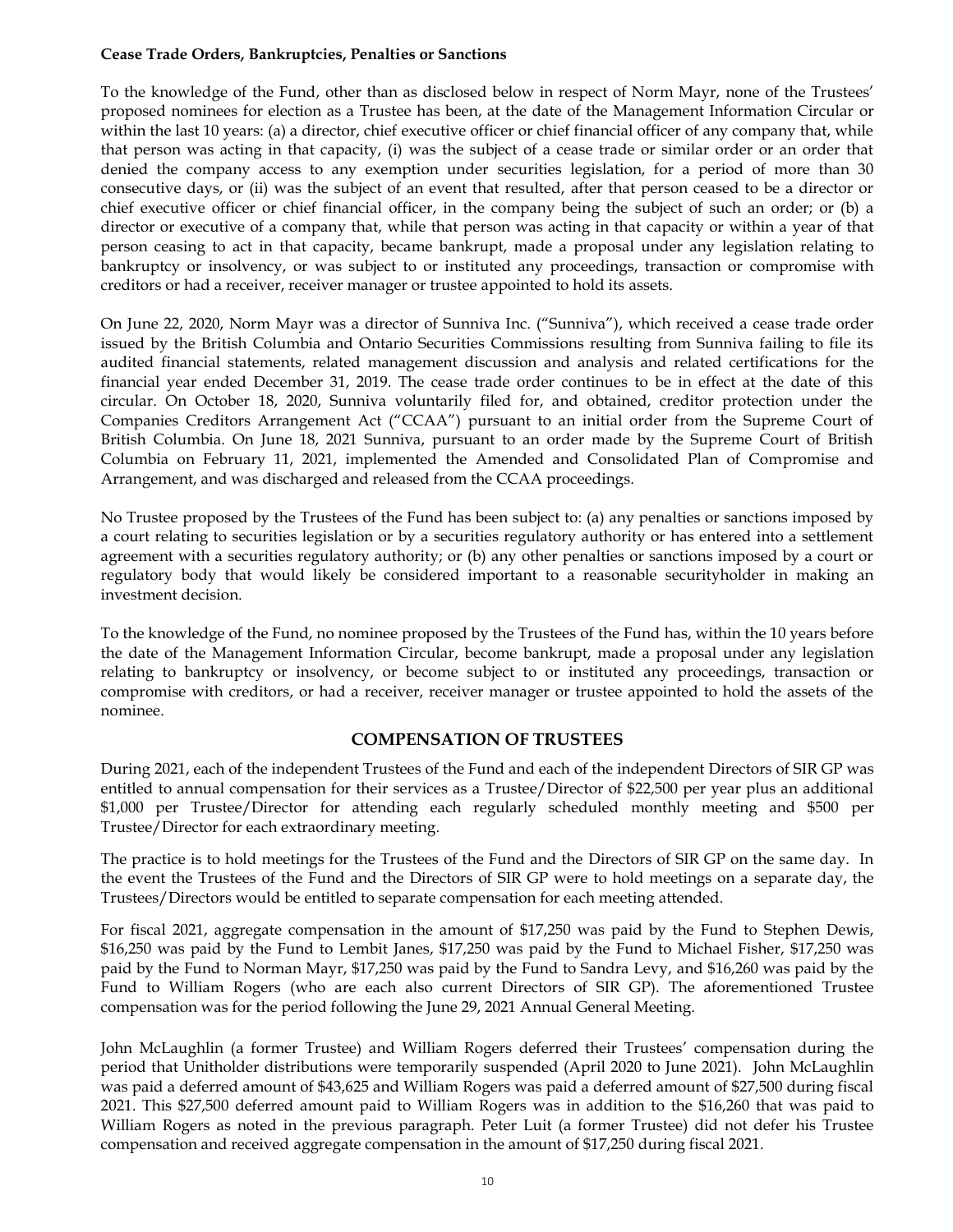Each of the Trustees of the Fund, the Trustees of the Trust and the Directors of SIR GP are reimbursed for general expenses as they arise from time to time.

In addition, compensation of \$12,000 was paid to Kim van Nieuwkoop for attendance at regularly scheduled monthly Trustees' Meetings and extraordinary Trustees' Meetings. Ms. van Nieuwkoop is paid \$1,000 for each regularly scheduled monthly meeting of the Board of Trustees and \$500 for each extraordinary meeting of the Board of Trustees, but since she is a compensated employee of SIR Corp., she is not paid the annual compensation amounts.

No compensation is paid by the Fund to the executives of SIR GP. Such executives are compensated by SIR Corp. Information regarding SIR Corp.'s executive compensation is included in the notes to its financial statements for the year ended August 29, 2021.

There are currently no equity compensation plans of the Fund.

See "Appendix "A" - Statement of Corporate Governance – Compensation" for information on how compensation is determined.

#### **TRUSTEES' INSURANCE**

The Fund has a policy of insurance for its Trustees and for the directors of SIR GP Inc. The policy also insures the Fund against liability for certain securities claims. The aggregate limit of liability under the policy is \$10 million, inclusive of defence costs, D+O coverage of \$5 million plus excess liability coverage of \$2.5 million and Excess Side A DIC coverage of \$2.5 million.

For the period from January 1, 2021 to December 31, 2021, the total premium paid on the policy was \$78,305 (\$52,203 of the total amount was covered by the Fund and \$26,102 of the total amount was covered by the Partnership). The policy is subject to aggregate limits of liability, and therefore, the amount of coverage is contingent upon the availability of renewal insurance, or of replacement insurance without a retroactive date to limit coverage for prior wrongful acts.

#### **INDEBTEDNESS TO FUND**

None of the Trustees of the Fund, the directors or officers of SIR GP, or any associates of such persons, (i) is or has been indebted to the Fund or any of its subsidiaries at any time since the beginning of the fiscal year ended December 31, 2021, or (ii) has at any time since the beginning of the fiscal year ending December 31, 2021 been the subject of a guarantee, support agreement, letter of credit or other similar arrangement or understanding provided by the Fund or SIR GP.

#### **CORPORATE GOVERNANCE PRACTICES**

The Canadian Securities Administrators require disclosure on an annual basis of the Fund's corporate governance practices in accordance with National Instrument 58-101 – *Disclosure of Corporate Governance Practices*, which disclosure is set forth in Appendix "[A](#page-14-0)" to this Management Information Circular.

#### **Role of the Trustees**

The role of the Trustees of the Fund is primarily to act on behalf of the Fund as sole unitholder and noteholder of the Trust, shareholder of SIR GP and lender under the SIR Loan and to manage the limited affairs of the Fund. In turn, the role of the Trustees of the Trust is to act on behalf of the Trust as the owner of the limited partner units of the Partnership and to manage the limited affairs of the Trust. The Fund and the Trust have each respectively delegated certain operating functions to the Partnership under the Fund Administration Agreement and Trust Administration Agreement.

#### **Administration**

Under the Trust Administration Agreement and the Fund Administration Agreement, the Partnership has agreed to provide or arrange for the provision of administrative services to the Fund and the Trust. Copies of each agreement are available on SEDAR at [www.sedar.com](http://www.sedar.com/) under the "SIR Royalty Income Fund" profile, and the summary below is qualified in its entirety by the actual terms of such agreements.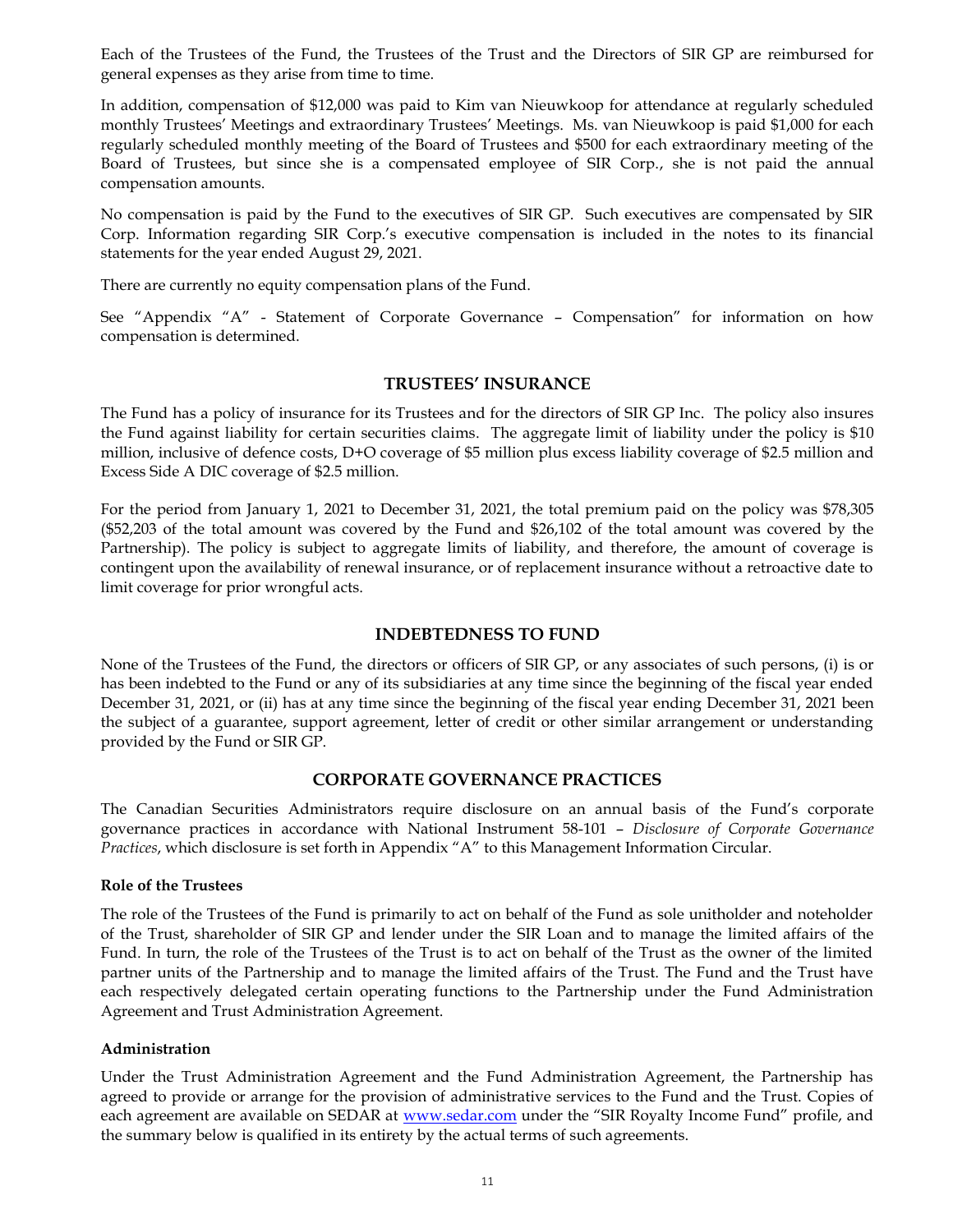With respect to the administration of the Fund, the administrative services provided by the Partnership will include, without limitation, those necessary to: (i) seek to ensure compliance by the Fund with continuous disclosure obligations under applicable securities legislation, including the preparation of financial statements relating thereto; (ii) provide or cause to be provided to Unitholders all information to which Unitholders are entitled under the Declaration of Trust, including relevant information regarding income taxes; (iii) at the request of the Trustees, call and hold meetings of voting Unitholders of the Fund pursuant to the Declaration of Trust and distribute required materials, including notices of meetings and proxy circulars in respect of all such meetings; (iv) provide (or cause to be provided for) the calculation of distributions to Unitholders of the Fund; (v) attend to all administrative matters arising in connection with any redemption of Units of the Fund; (vi) seek to ensure compliance with the Fund's limitations on non-resident ownership; (vii) administer the SIR Loan; and (viii) provide or cause to be provided general accounting, bookkeeping and administrative services to the Fund.

The Partnership is obligated to pay all expenses incurred by it and attributable to the exercise of its duties in the administration of the Fund and the Trust. In 2021, a fee of \$12,000 was payable to the Partnership for the services provided by it to the Fund under the Fund Administration Agreement. A similar fee in the amount of \$12,000 is also payable to the Partnership in respect of the Trust under the Trust Administration Agreement.

#### **Role of the Partnership in Corporate Governance**

Since the Fund does not carry on an active business and since the responsibility for the administration and management of the day-to-day operations of the Fund has been delegated to the Partnership, the governance matters addressed in National Instrument 58-101 – *Disclosure of Corporate Governance Practices* are matters dealt with by the Partnership, through its managing general partner, SIR GP. As the managing general partner of the Partnership, SIR GP has the authority to manage the business and affairs of the Partnership, including the authority to carry out the Partnership's obligations under the Fund Administration Agreement. Thus, the Fund is managed and administered by the Partnership which, in turn, is managed by the managing general partner. Unless otherwise agreed, certain matters relating to the conduct of the business and affairs of the managing general partner are provided by the governance agreement dated October 12, 2004 (the "**Governance Agreement**") among the Fund and SIR Corp., and certain of their associates and affiliates. The Fund and SIR Corp. are, respectively, 80% and 20% holders of the common shares of the managing general partner. The relevant terms of the Governance Agreement are described below, a copy of which is available on [www.sircorp.com](http://www.sircorp.com/) and on SEDAR at [www.sedar.com](http://www.sedar.com/) under the "SIR Royalty Income Fund" profile, and the following summary is qualified in its entirety by the actual terms of that agreement.

#### **Governance Agreement**

Under the Governance Agreement, as amended, unless otherwise agreed, three of the Directors of the managing general partner are nominated by the Fund (each of whom may be a Trustee of the Fund and must be an unrelated Director) and, for so long as SIR Corp. holds at least a 10% interest in the Fund, whether directly or indirectly through its Class A GP Units of the Partnership (which are exchangeable for Units), four of the Directors are nominated by SIR Corp. In addition, the Governance Agreement provides for the establishment of a Corporate Governance Committee of the managing general partner, which are comprised solely of nominees of the Fund**.** 

The Corporate Governance Committee is responsible for, among other things, overseeing the operations of the Partnership including payments to be made by SIR Corp. to the Partnership under the License and Royalty Agreement, considering and providing a recommendation on any material conflict of interest involving SIR Corp. and SIR GP or the Partnership before such material conflict of interest is approved by the Board of Directors of SIR GP, annually reviewing the operations of SIR Corp. including its business plans and prospects for the ensuing year, the performance of management of SIR Corp., and any adjustments to be made pursuant to the License and Royalty Agreement, periodically reviewing the composition and effectiveness of the Board of Directors and the Board of Trustees and the contribution of individual directors and Trustees, developing SIR GP's approach to corporate governance issues and compliance with applicable laws, regulations, rules, policies and orders with respect to such issues, and advising the Board of Directors of SIR GP in filling vacancies on such Board of Directors, and advising the Trustees of the Fund in filling vacancies on the Board of Trustees.

The corporate governance practices of the managing general partner are discussed in detail in Appendix "A" to this Management Information Circular by reference to National Instrument 58-101 – *Disclosure of Corporate Governance Practices*.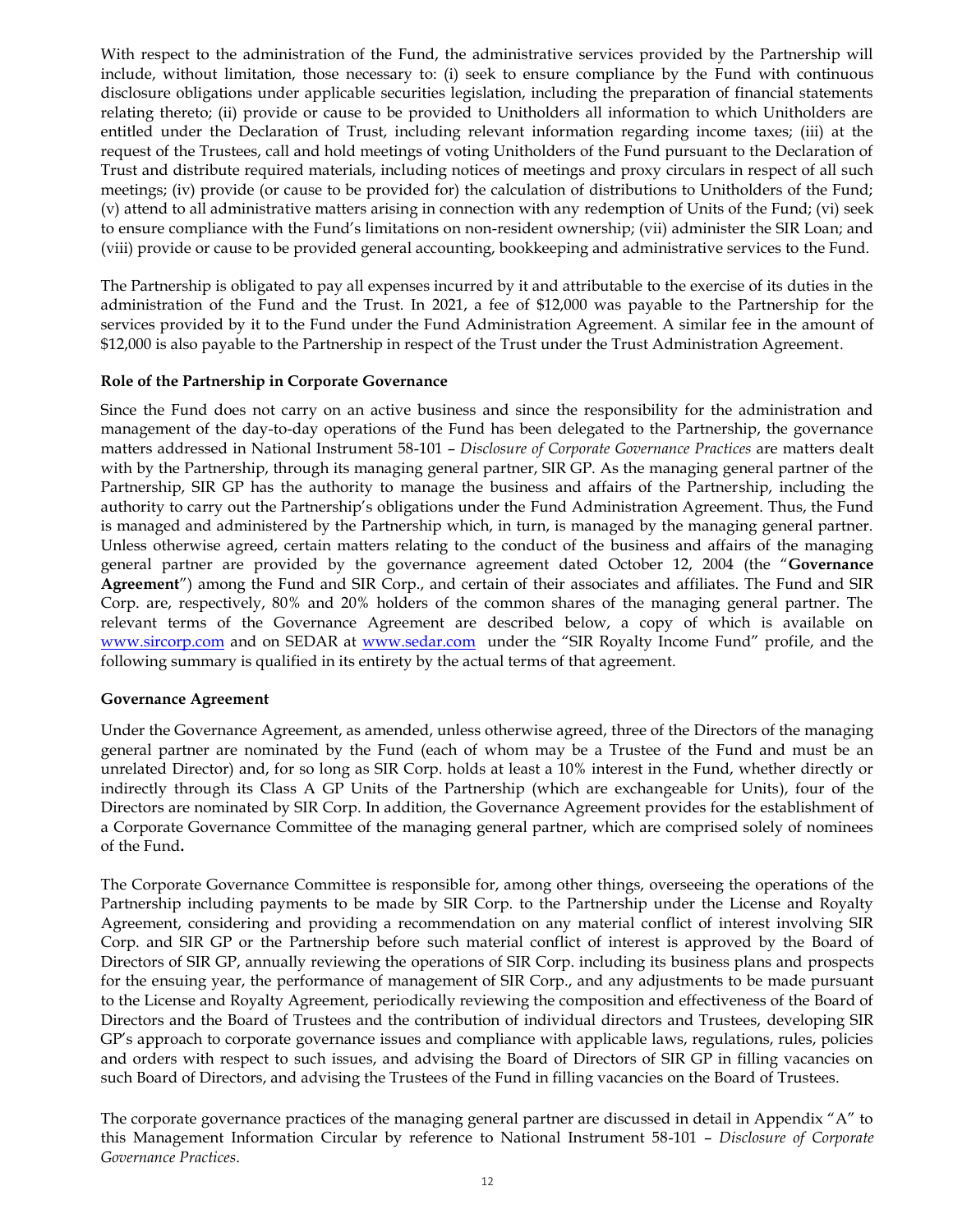The Board of Trustees has unanimously adopted the Majority Voting Policy for circumstances involving an "uncontested election", as described above under "Matters to be considered at the Meeting – Election of Trustees".

In addition, the Board of Trustees is assisted in certain areas by the Fund's Audit Committee, which, among other things, monitors the Fund's financial reporting and internal controls and liaises with external auditors. A copy of the Audit Committee Charter is contained in Schedule "C" of the Fund's annual information form dated March 22, 2022 for the period ended December 31, 2021, a copy of which is available on [www.sircorp.com](http://www.sircorp.com/) and on SEDAR at [www.sedar.com](http://www.sedar.com/) under the "SIR Royalty Income Fund" profile.

## **MANAGEMENT CONTRACTS**

There are no management functions of the Fund, the Partnership or SIR GP which are to any substantial degree performed by a person other than the Trustees in the case of the Fund, or the directors and officers of SIR GP in the case of the Partnership and SIR GP. Certain Executive Officers of SIR Corp. are also Executive Officers of SIR GP.

#### **INTERESTS OF CERTAIN PERSONS IN MATTERS TO BE ACTED UPON**

None of the Trustees of the Fund, nominees for election as Trustees proposed by the Trustees, or persons who have been Trustees of the Fund since the commencement of the Fund's last financial year, and no associate or affiliate of any of the foregoing, has any material interests, direct or indirect, by way of beneficial ownership of securities or otherwise, in any matter to be acted upon at the Meeting other than as disclosed in this Management Information Circular or the Fund's annual information form dated March 22, 2022 for the period ended December 31, 2021.

### **INTERESTS OF INSIDERS IN MATERIAL TRANSACTIONS**

On the closing of the Offering, the Fund acquired, indirectly through the Partnership and the Trust, the SIR Rights from SIR Corp., which are used in connection with the operation by SIR Corp., and its subsidiaries or sub-licensees of the SIR Restaurants in Canada. At the same time, the Fund acquired the SIR Loan which was made to SIR Corp. from a Canadian chartered bank. Pursuant to the License and Royalty Agreement with SIR Corp., the Partnership is entitled to a royalty based on the revenues generated by the SIR Restaurants.

None of the Trustees of the Fund, nominees for election as Trustees of the Fund proposed by the Trustees of the Fund, nor persons who have been Trustees of the Fund since the commencement of the Fund's last financial year, and no associate or affiliate of any of the foregoing, has any material interests, direct or indirect, by way of beneficial ownership of securities or otherwise, in any proposed transaction which has materially affected or would materially affect the Fund or any of its subsidiaries other than as disclosed in this Management Information Circular, the Fund's annual information form dated March 22, 2022 for the period ended December 31, 2021, or the Prospectus.

#### **OTHER BUSINESS**

Management is not aware of any matter intended to come before the Meeting other than those items of business set forth in the attached Notice of Meeting. If any other matters properly come before the Meeting, it is the intention of the persons named in the form of proxy to vote in respect of those matters in accordance with their judgment.

#### **ADDITIONAL INFORMATION**

The Fund's Units are listed on the Toronto Stock Exchange with the trading symbol: SRV.UN.

Financial information is provided in the Fund's consolidated financial statements and management's discussion and analysis for the year ended December 31, 2021 and is available on [www.sircorp.com](http://www.sircorp.com/) and on SEDAR at [www.sedar.com](http://www.sedar.com/) under the "SIR Royalty Income Fund" profile.

Copies of the Fund's audited consolidated financial statements for the period ended December 31, 2021 together with the report of the auditors thereon, the Fund's management's discussion and analysis for the year ended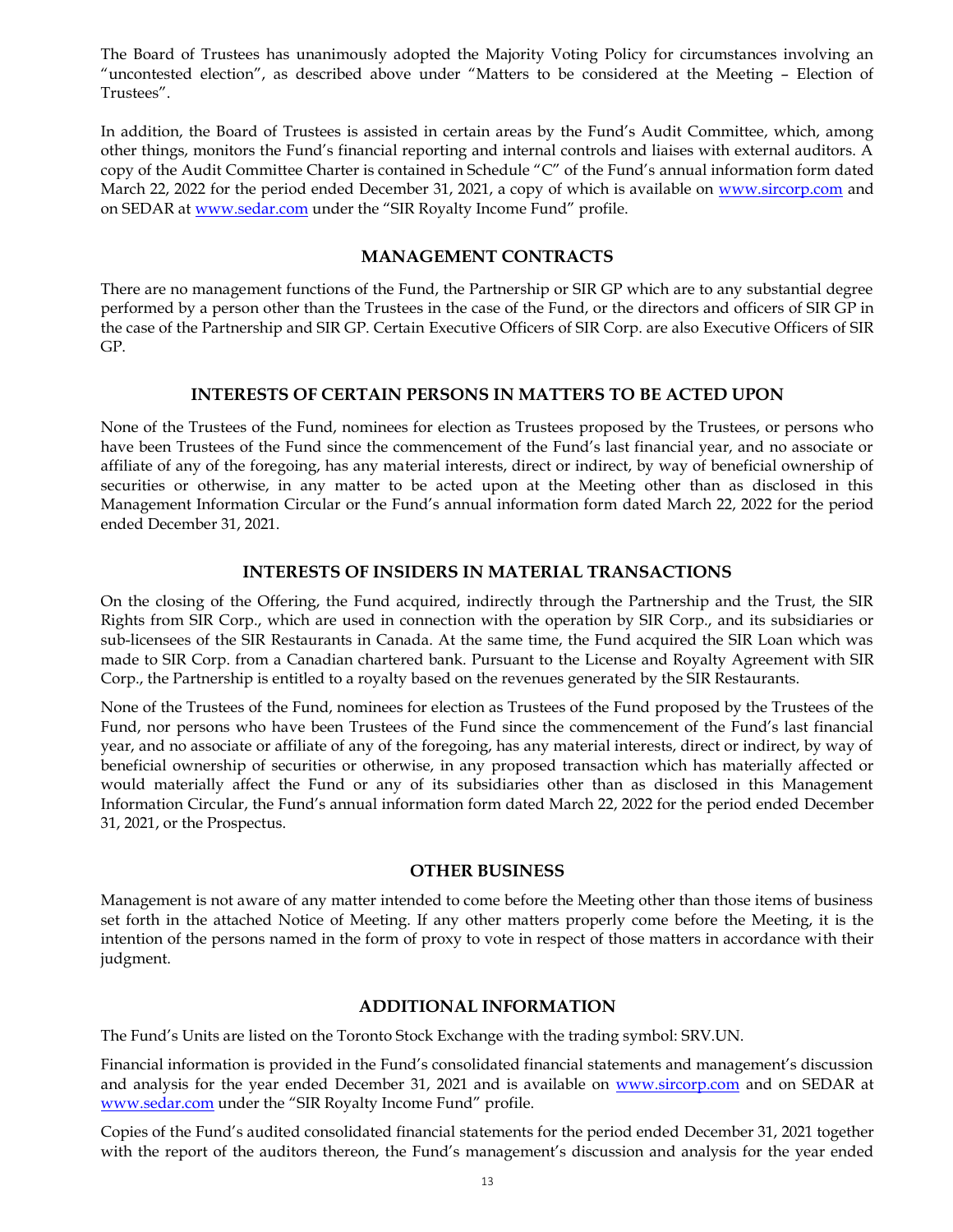December 31, 2021, the Fund's interim financial statements for periods subsequent to the end of the Fund's last fiscal year, the Fund's annual information form dated March 22, 2022 for the period ended December 31, 2021 (together with any document incorporated therein by reference) and this Management Information Circular are available upon request from the Secretary of SIR GP Inc. at [jgood@sircorp.com.](mailto:jgood@sircorp.com)

Additional information relating to the Fund is available at **www.sedar.com** under the "SIR Royalty Income Fund" profile.

## **By Order of the Board of Trustees**

*(signed) "Jeff Good*

JEFFREY GOOD Secretary, SIR GP Inc. Burlington, Ontario April 19, 2022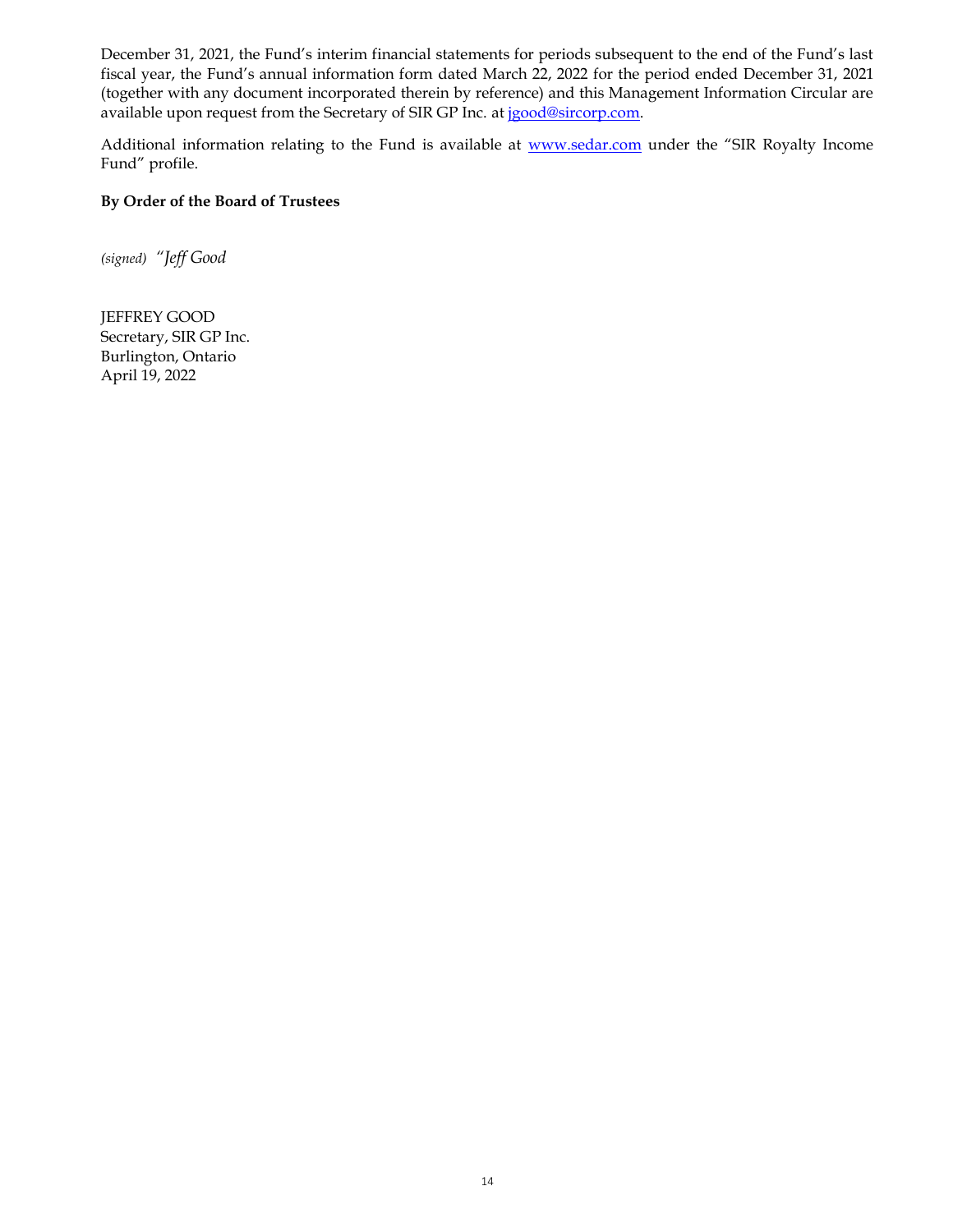# <span id="page-14-0"></span>**APPENDIX "A"**

# **Corporate Governance of SIR Royalty Income Fund (the "Fund") and of SIR GP Inc. (the "Company") in its capacity as managing general partner of SIR Royalty Limited Partnership (the "Partnership"), as administrator of the Fund**

# **STATEMENT OF CORPORATE GOVERNANCE PRACTICES**

On June 30, 2005, the Canadian Securities Administrators implemented National Instrument 58-101 – *Disclosure of Corporate Governance Practices* ("NI 58-101") and National Policy 58-201 – *Corporate Governance Guidelines* ("NP 58-201"). NI 58-101 and NP 58-201 have effectively replaced the corporate governance guidelines of the Toronto Stock Exchange and provide for mandated disclosure under NI 58-101 of a corporation's corporate governance practices under NP 58-201. The Company's and the Fund's corporate governance practices are set out below.

The following is the statement of corporate governance of the Fund and the Company. The Company is managing general partner of the Partnership. The Partnership acts as administrator of the Fund. The Company's operations are limited to acting as managing general partner of the Partnership, whose business is the ownership of the SIR Rights, the licensing of the SIR Rights in a manner consistent with the License and Royalty Agreement and the administration of the Fund and SIR Holdings Trust (the "Trust"). The business of the Company is managed and supervised by its board of directors. All references to the "Board of Directors" are to the board of directors of the Company. All references to the "Board of Trustees" are to the board of trustees of the Fund.

# *The Board of Directors and the Board of Trustees*

The Board of Directors and the Board of Trustees are currently comprised of the same members, a majority of whom are considered independent as defined in the Ontario Securities Act. The six independent directors are Lembit Janes, Stephen Dewis, Michael Fisher, Sandra Levy, Norman Mayr and William Rogers.

Kim van Nieuwkoop was appointed as a Trustee of the Fund and as a director of SIR GP Inc. on April 10, 2014 following the resignation of Ken Fowler (now deceased) on January 23, 2014. Ken Fowler was not considered independent as he was a director of SIR Corp., the licensee or sub-licensee of the SIR Rights, which are the principal assets of the Partnership. Kim van Nieuwkoop is not considered independent as she is an officer of SIR Corp.

While the independent Directors and Trustees do not hold regularly scheduled meetings, to the extent that they wish to consider matters separately from the SIR Corp. directors, they have met in camera from time to time. The independent members comprise both the Audit Committee of the Board of Directors and the Corporate Governance Committee of the Board of Trustees which enables the Board of Directors and the Board of Trustees to function independently of Management, where necessary. The Audit Committee and Corporate Governance Committee each met four times during Fiscal 2021.

John McLaughlin was replaced by William Rogers as the Chair of the Board of Directors on June 29, 2021. Effective February 9, 2022, William Rogers resigned as the Chair of the Board of Trustees and was replaced by Norm Mayr. The role and responsibilities of the Chair of the Board of Trustees include: the Chair shall be expected to attend and chair meetings of the Board of Trustees; the Chair shall not be a member of management of SIR Corp.; the Chair shall not be expected to perform policy making functions other than in his or her capacity as a Trustee of the Fund; the Chair shall not have the right or entitlement to bind the Fund in his or her capacity as Chair; the Chair shall provide direction with respect to the dates and frequencies of board meetings and related committee meetings and shall liaise with the other Trustees to prepare board and committee meeting agendas; and the Chair should seek to ensure that the Board of Trustees carries out its responsibilities effectively.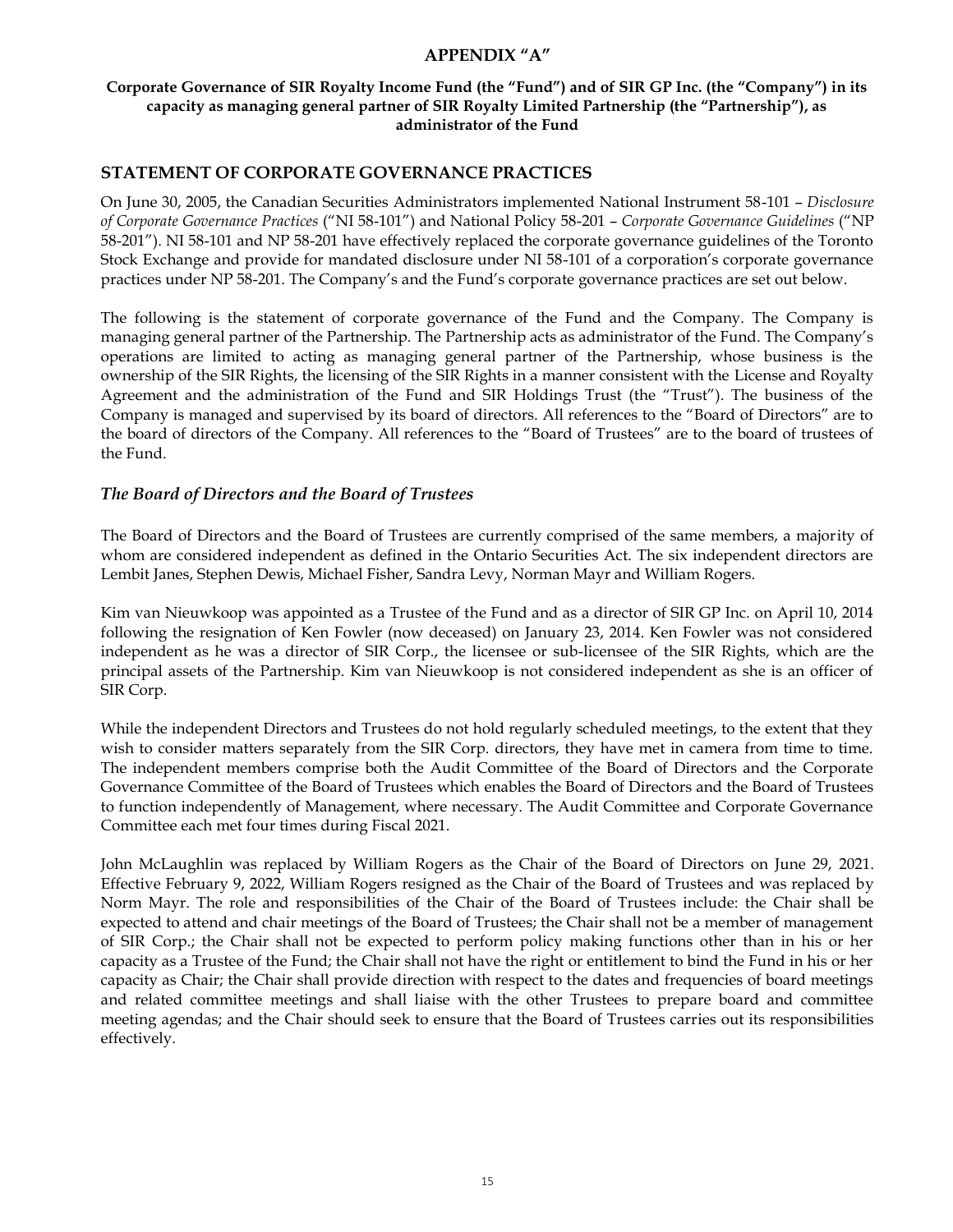| For the period from January 1, 2021 to June 28, 2021<br>(last date before AGM) |                                       |                                    |                         |  |  |
|--------------------------------------------------------------------------------|---------------------------------------|------------------------------------|-------------------------|--|--|
| <b>Trustee</b>                                                                 | <b>Board Meetings</b><br>Attended (1) | <b>Committee Meetings Attended</b> |                         |  |  |
|                                                                                |                                       | Audit                              | Corporate<br>Governance |  |  |
| Kim van Nieuwkoop                                                              | 100%                                  | N/A                                | N/A                     |  |  |
| Peter Fowler                                                                   | 100%                                  | N/A                                | N/A                     |  |  |
| Peter Luit                                                                     | 83%                                   | 83%                                | 50%                     |  |  |
| John McLaughlin                                                                | 100%                                  | 100%                               | 100%                    |  |  |
| William Rogers                                                                 | 83%                                   | 100%                               | 100%                    |  |  |

(1) Includes both Board of Directors' and Board of Trustees' meetings.

| <b>Record of Attendance by Trustees</b><br>For the period from June 29, 2021 to December 31, 2021<br>(Post AGM) |                         |       |                         |  |  |
|-----------------------------------------------------------------------------------------------------------------|-------------------------|-------|-------------------------|--|--|
|                                                                                                                 |                         |       |                         |  |  |
|                                                                                                                 | Attended <sup>(1)</sup> | Audit | Corporate<br>Governance |  |  |
| Kim van Nieuwkoop                                                                                               | 100%                    | N/A   | N/A                     |  |  |
| Lembit Janes                                                                                                    | 83%                     | N/A   | 50%                     |  |  |
| Stephen Dewis                                                                                                   | 100%                    | 100%  | N/A                     |  |  |
| Michael Fisher                                                                                                  | 100%                    | 100%  | N/A                     |  |  |
| Sandra Levy                                                                                                     | 100%                    | N/A   | 100%                    |  |  |
| Norman Mayr                                                                                                     | 100%                    | 100%  | N/A                     |  |  |
| William Rogers                                                                                                  | 83%                     | N/A   | 100%                    |  |  |

(1) Includes both Board of Directors' and Board of Trustees' meetings.

#### *Board of Directors*

Unless otherwise agreed, the Company is governed by the Governance Agreement, a copy of which is available on SEDAR at www.sedar.com under the "SIR Royalty Income Fund" profile. Unless otherwise agreed, pursuant to the provisions of the Governance Agreement, the Board of Directors consists of seven individuals. Unless otherwise agreed, three of the Directors are nominated by the Fund (each of whom is a Trustee of the Fund and considered to be independent of the Company) and the other four Directors are nominated by SIR Corp.

#### *Corporate Governance Committee*

The Board of Directors appointed a Corporate Governance Committee comprised of the three independent directors (Lembit Janes, Sandra Levy and William Rogers). William Rogers was replaced by Sandra Levy as the Chair of the Corporate Governance Committee on June 29, 2021.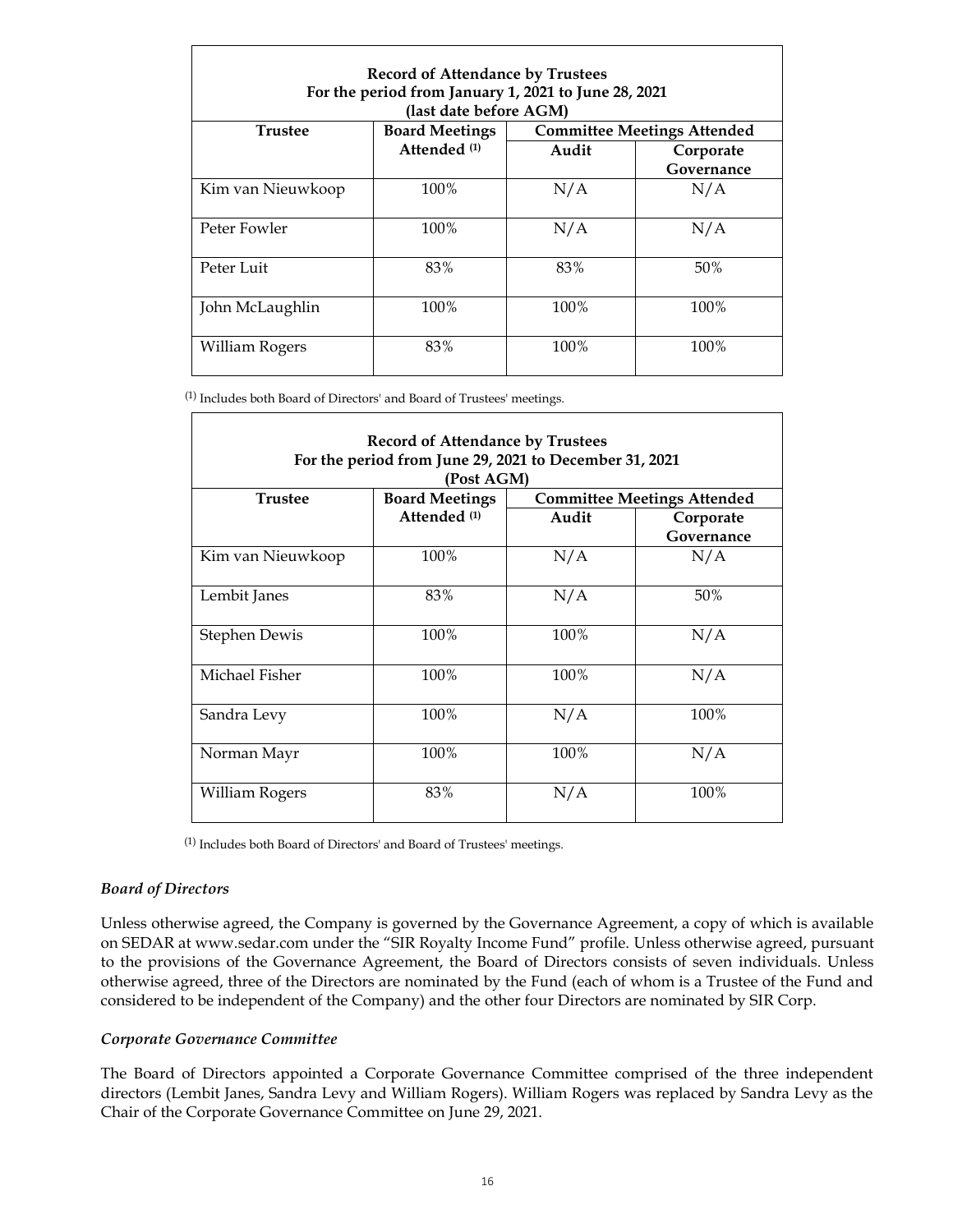The Corporate Governance Committee is responsible for such matters in respect of the Partnership as may be determined by the Board of Directors, including: (i) overseeing the operations of the Partnership, including payments to be made by SIR Corp. to the Partnership, (ii) considering, and providing a recommendation on, any material conflict of interest involving SIR Corp. and the Company or the Partnership before such material conflict of interest is approved by the Board of Directors, (iii) annually reviewing the operations of SIR Corp. including its business plans and prospects for the ensuing year, the performance of management of SIR Corp., and any adjustments to be made pursuant to the License and Royalty Agreement, the full text of which is available on SEDAR at www.sedar.com under the "SIR Royalty Income Fund" profile, (iv) developing the Company's approach to corporate governance issues and compliance with applicable laws, regulations, rules, policies and orders with respect to such issues, (v) advising the Board of Directors and the Board of Trustees in filling vacancies, and (vi) periodically reviewing the composition and effectiveness of the Board of Directors and the Board of Trustees and the contribution of individual directors and Trustees.

The Corporate Governance Committee supervises the Fund's written corporate disclosure and insider trading policies. This policy, among other things: (i) articulates the legal obligations of the Fund, its affiliates and their respective trustees, directors, officers and employees with respect to confidential information, (ii) identifies spokespersons of the Fund who are authorized to communicate with third parties such as analysts, the media and investors, (iii) provides guidelines on the disclosure of forward-looking statements, (iv) requires advance review by senior representatives of any disclosure of financial information to seek to ensure that the information is not material, and to seek to ensure that selective disclosure of material information does not occur, and that if it does occur, a news release is issued promptly, and (v) establishes "black-out" periods immediately prior to and following the disclosure of quarterly and annual financial results during which the Fund, its affiliates and their respective trustees, directors, officers and certain other persons may not purchase or sell units of the Fund in the market.

#### *Board of Trustees*

The Fund is required to have a minimum of three trustees and a maximum of ten trustees. At least threequarters of the trustees are required to be resident in Canada and questions are to be decided by a majority of resident Canadian trustees. The role of the Board of Trustees is to supervise the activities and manage the affairs of the Fund.

A Declaration of Trust as amended and restated on October 12, 2004 (the "Declaration of Trust"), a copy of which is available on SEDAR at www.sedar.com under the "SIR Royalty Income Fund" profile, provides that the Trustees may, in respect of the trust assets, exercise all rights, powers and privileges that could be exercised by a legal and beneficial owner thereof and will supervise the activities and manage the affairs of the Fund. The role of the Trustees includes, among other things: (i) acting for, voting on behalf of and representing the Fund as a unitholder and noteholder of the Trust, (ii) acting for, voting on behalf of and representing the Fund as a shareholder of the Company, including voting for the election of the directors thereof, (iii) maintaining records and providing reports to voting unitholders of the Fund, (iv) supervising the activities of the Fund,  $(v)$ supervising the administration of a loan of \$40 million acquired by the Fund from a Canadian chartered bank, (vi) effecting payments of distributions from the Fund to unitholders of the Fund, and (vii) voting in favour of the Fund's nominees to serve as trustees of the Trust.

The Declaration of Trust provides that the Trustees must act honestly and in good faith with a view to the best interests of the Fund and in connection therewith must exercise the degree and care, diligence and skill that a reasonably prudent person would exercise in comparable circumstances. The duties and standard of care of the Trustees are intended to be similar to, and not to be any greater than, those imposed on a director of a corporation governed by the Canada Business Corporations Act.

#### *Audit Committee*

The Board of Trustees' Audit Committee was established to monitor the Fund's financial reporting, accounting systems and internal controls, and to liaise with the Fund's external auditors. The members of the Audit Committee are Stephen Dewis, Michael Fisher and Norman Mayr. Each member is considered to be independent within the meaning of applicable securities laws and none receives, directly or indirectly, any compensation from the Company other than for service as a member of the Board of Directors and applicable committees.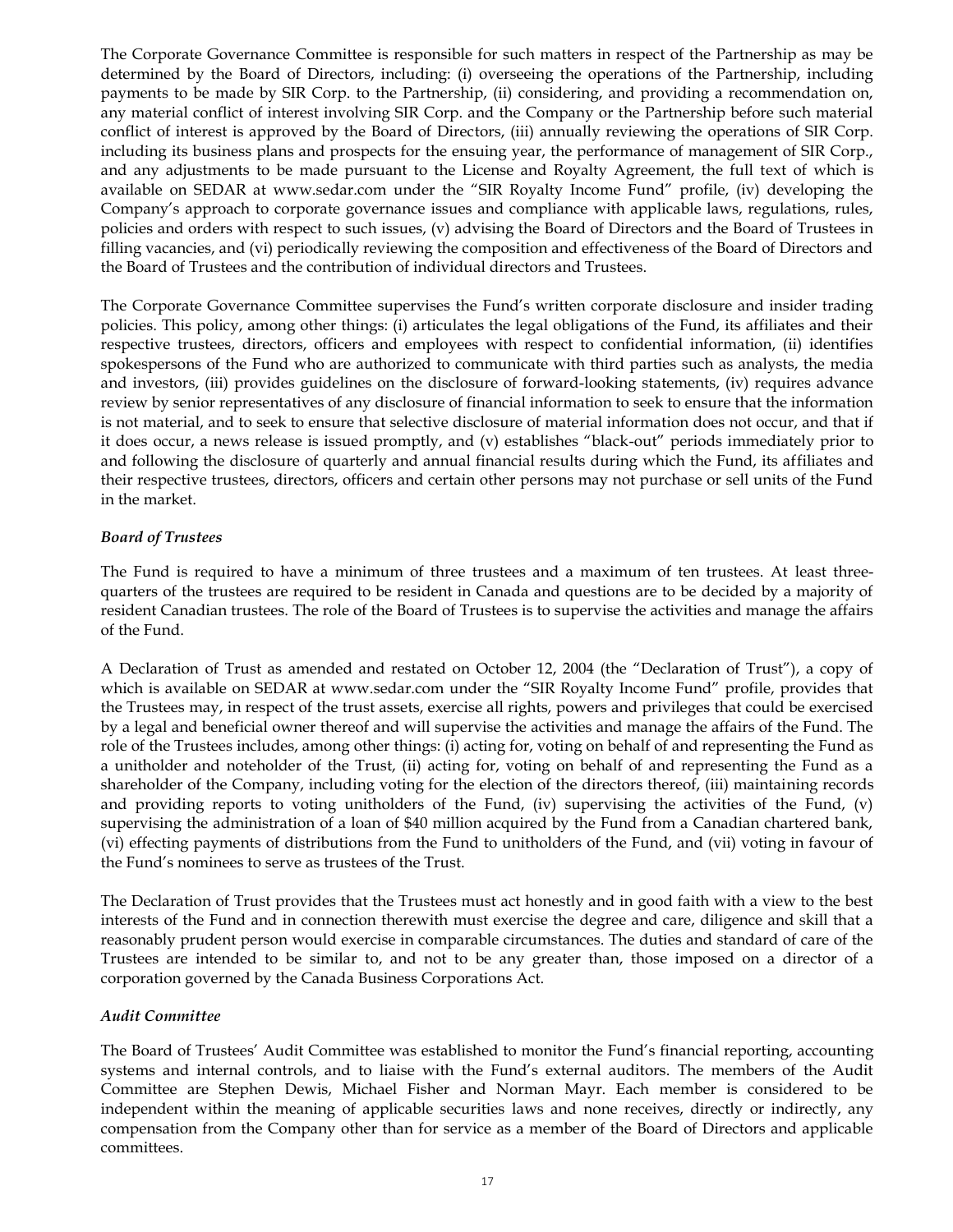All members of the Audit Committee are considered by the Directors to be financially literate. In considering criteria for determinations of financial literacy, the Directors look at the ability to read and understand a set of financial statements that present a breadth and level of complexity of accounting issues that are generally comparable to the breadth and complexity of the issues that can reasonably be expected to be raised by the Fund's financial statements. A charter for the Audit Committee has been approved by the Board of Trustees. A copy of the Audit Committee charter is contained at Schedule "C" of the Fund's this Annual Information Form.

The Audit Committee periodically meets with the external auditors of the Fund without the presence of Management. The Audit Committee assists the Board of Trustees in its oversight of (i) the integrity of the Fund's financial statements, (ii) the external auditor's qualifications and independence, (iii) the performance of the external auditors, (iv) the adequacy and effectiveness of internal controls, and (v) compliance with legal and regulatory matters. The Audit Committee Charter provides that the committee is responsible for establishing procedures for the receipt, retention and treatment of complaints received by the Fund regarding accounting, internal controls or auditing matters, and for the confidential, anonymous submission by employees of concerns regarding questionable accounting or auditing matters.

#### *Board Mandate*

The role of the Board of Directors is outlined in the Governance Agreement. The role of the Board of Trustees is outlined in the Declaration of Trust. Both of these documents are available on SEDAR at www.sedar.com under the "SIR Royalty Income Fund" profile.

#### *Position Descriptions*

No specific position descriptions have been adopted due to the nature of the Fund.

#### *Orientation and Continuing Education*

The Board of Directors and the Board of Trustees have an informal orientation program for new Directors and Trustees in order to seek to ensure that new members are familiarized with the role of the Boards, their committees and their Directors and Trustees as well as with the Company's business. Additional orientation or information is provided as requested to new Directors or Trustees. The Board of Directors and the Board of Trustees do not have continuing education programs for Directors or Trustees but informal updates are provided for, including by external advisors. Directors and Trustees are expected to maintain the skill and knowledge necessary to meet their respective obligations.

#### *Ethical Business Conduct*

No formal Code of Ethics has been adopted for the Fund, given its nature.

#### *Nomination of Directors and Trustees*

The Charter of the Corporate Governance Committee provides that the committee will recommend nominees to the Board of Directors. The Corporate Governance Committee, in consultation with the Board of Directors as a whole, acts as the nominating committee. The Corporate Governance Committee periodically reviews the composition and effectiveness of the Board of Directors and analyzes the needs of the Board of Directors when vacancies arise.The Corporate Governance Committee is composed entirely of independent directors.

The Directors support an individual, rather than a slate-based, nomination process.

The Board of Trustees has unanimously adopted the Majority Voting Policy for circumstances involving an "uncontested" election, as described in Schedule "E" – "Structure of the Fund - Meetings of Voting Unitholders of the Fund".

However, the role of the Chair has been established as described above, chairs of committees are expected to manage the functioning of such committees, and the Chair is expected to liaise with SIR Corp.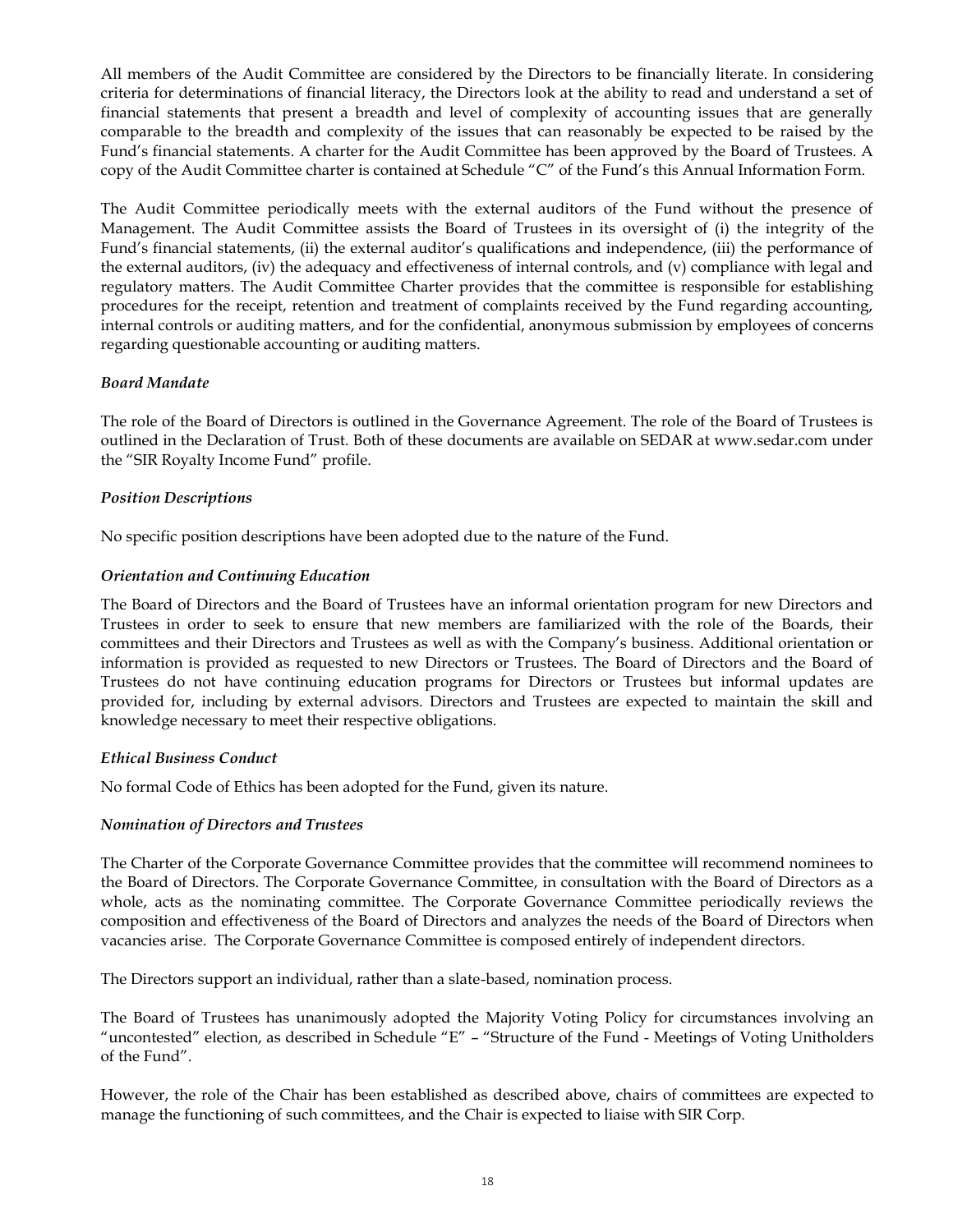## *Compensation*

The Corporate Governance Committee periodically reviews the compensation of the Directors and Trustees against the compensation paid to directors and trustees of similar entities and makes recommendations to the Board of Directors and to the Board of Trustees. The Fund does not have a compensation committee nor has it engaged a compensation consultant during the 2021 financial year.

The Corporate Governance Committee is composed entirely of independent directors.

The Company's and the Fund's operations are limited and as a consequence there are no paid employees.

#### *Other Board Committees*

The Trustees have also established a Disclosure Policy Committee. This committee is responsible for overseeing the Fund's disclosure practices and monitoring the effectiveness of, and compliance with, this policy. The committee consists of the Chief Executive Officer of SIR GP Inc. (CEO), the Chief Financial Officer of SIR GP Inc. (CFO), the Chair of the Audit Committee of the Fund and the Chair of the Board of Trustees of the Fund. The Committee's role may also be carried out by the Board of Trustees in conjunction with SIR management if this is considered appropriate.

#### *Assessments*

The Corporate Governance Committee charter provides that the committee should periodically review the composition and effectiveness of the Board of Directors and the Board of Trustees, and the contribution of individual Directors and Trustees. The Board of Directors intends to review, on a periodic basis, the effectiveness of the Directors and the Board of Directors as a whole, the Audit Committee of the Board of Trustees of the Fund and the Corporate Governance Committee, as well as the contributions of individual Directors. The Board of Directors believes its current size and composition facilitates effective decision-making.

# *Policies Generally*

As a passive income fund, the Fund seeks to pass through substantially all of its distributable cash to its investors. It weighs the benefits of adopting any additional policies and procedure against their costs, which could lead to reductions in such distributions.

### *Director Term Limits and Other Mechanisms of Board Renewal*

The Fund has not adopted term limits or other mechanisms of board renewal because the Board's view is that it benefits from the experience of its Trustees and does not perceive a need for renewal at this time. Substantial changes were made during 2021 to the Board.

#### *Diversity and Tenure*

The Fund recognizes the importance and benefit of having Trustees comprised of highly talented and experienced individuals who reflect the diversity of the Fund's and SIR Corp.'s stakeholders, and the desire to foster and promote diversity among Trustees with respect to, but not limited to, gender and sexual identities, indigenous identity, ethno-racial identity, place of origin, age and disability. The Trustees intend to adopt a Diversity, Equity and Inclusion Policy consistent with the above.

#### *Consideration of the Representation of Women in Executive Officer Appointments*

SIR Corp. is committed to diversity reflective of its stakeholders and recognizes that representation of women matters; however, the Fund has no paid executive officers. Rather, the CEO and CFO of SIR Corp. from time to time also fulfil these functions for the Fund without additional compensation. The incumbents in these positions are recruited by SIR Corp. The independent Corporate Governance Committee reviews the qualifications of SIR's executives for their suitability of their roles in the governance and management of the Fund.